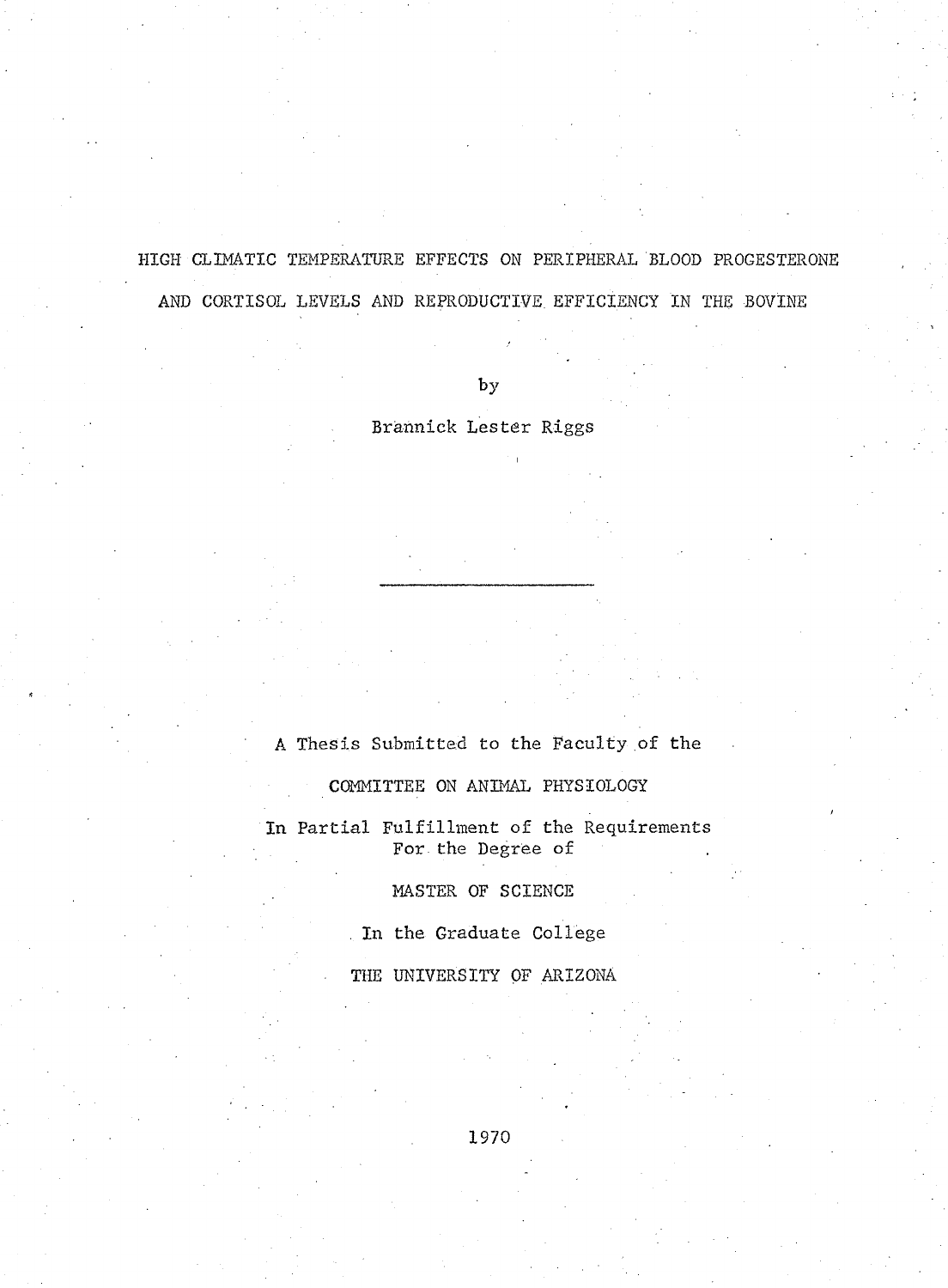#### **STATEMENT BY AUTHOR**

**This thesis has been submitted in partial fulfillment of requirements for an advanced degree at The University of Arizona and is deposited in the University Library to be made available to borrowers under the rules of the Library.**

**Brief quotations from this thesis are allowable without special permission, provided that accurate acknowledgment of source is made. Requests for permission for extended quotation from or reproduction of this manuscript in whole or in part may be granted by the head of the major department or the Dean of the Graduate College when in his judgment the proposed use of the material is in the interests of scholarship. In all other instances, however, permission must be obtained from the author.**

SIGNED: Brannich L. Riggs

#### **APPROVAL BY THESIS DIRECTOR**

**This thesis has been approved on the date shown below:**

G. H.

<u>1949</u>  $\chi_{\rm DVC}$ 

**Dairy Science Department Head**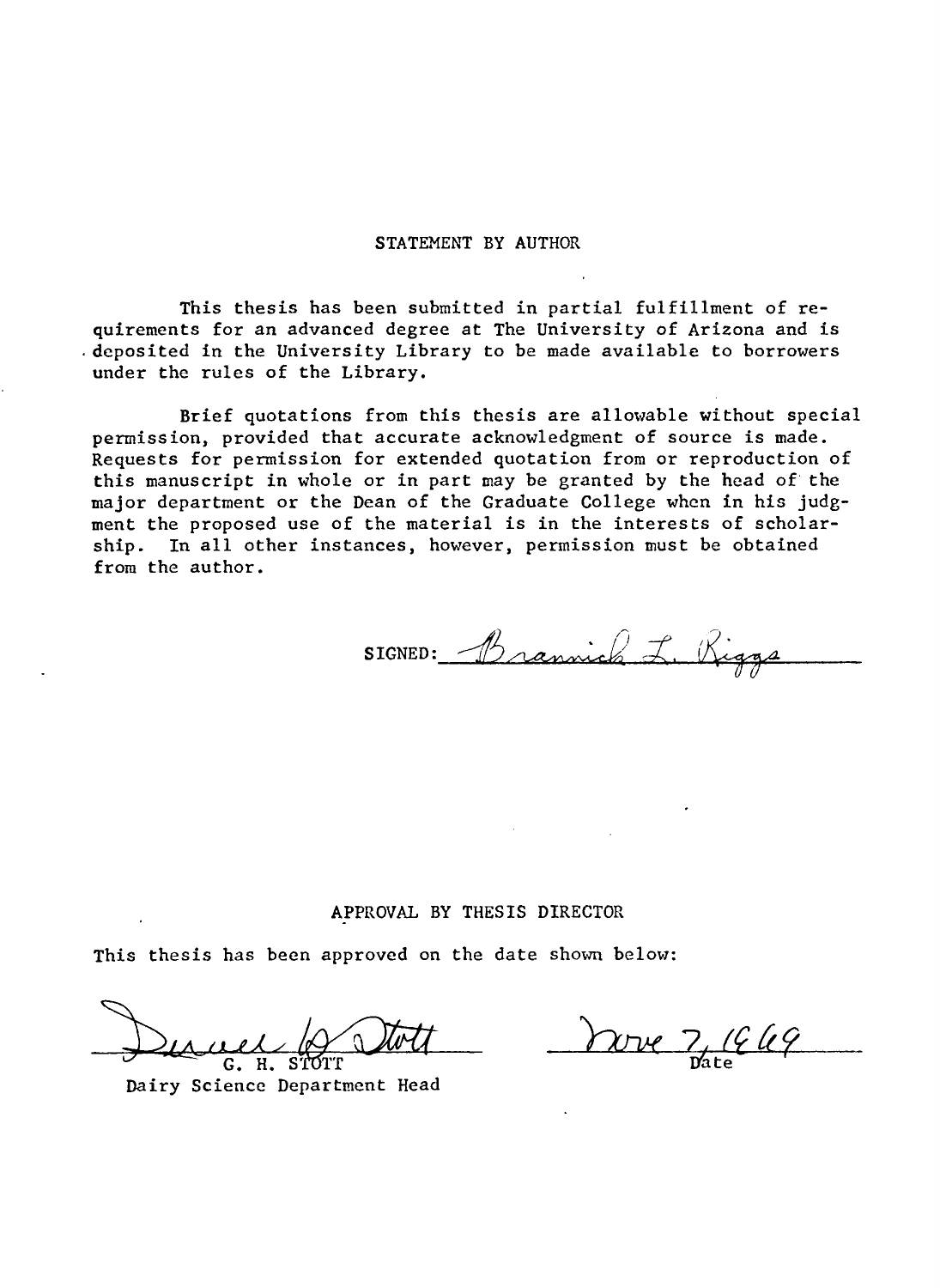### **ACKNOWLEDGMENTS**

The author wishes to thank Dr. G. H. Stott for his guidance and **encouragement throughout this project and for providing the facilities and equipment for carrying it out.**

**/ Thanks is expressed to the several people who worked long hours in the laboratory to carry out the analysis. The advice and encouragement of Dr. T. N. Wegner is greatly appreciated.**

**A special thanks is expressed to the owners and herdsmen of the dairies that allowed us to use their animals for this study, and to** Drs. G. W. Ware, C. K. Matthews, and K. Matsuda for the use of their **liquid scintillators.**

**Appreciation is expressed to the authors parents for instilling the desire to obtain an education. The author is deeply indebted and** grateful to his wife, LaVonne, for her never ending encouragement and **support with never a word of complaint.**

**iii**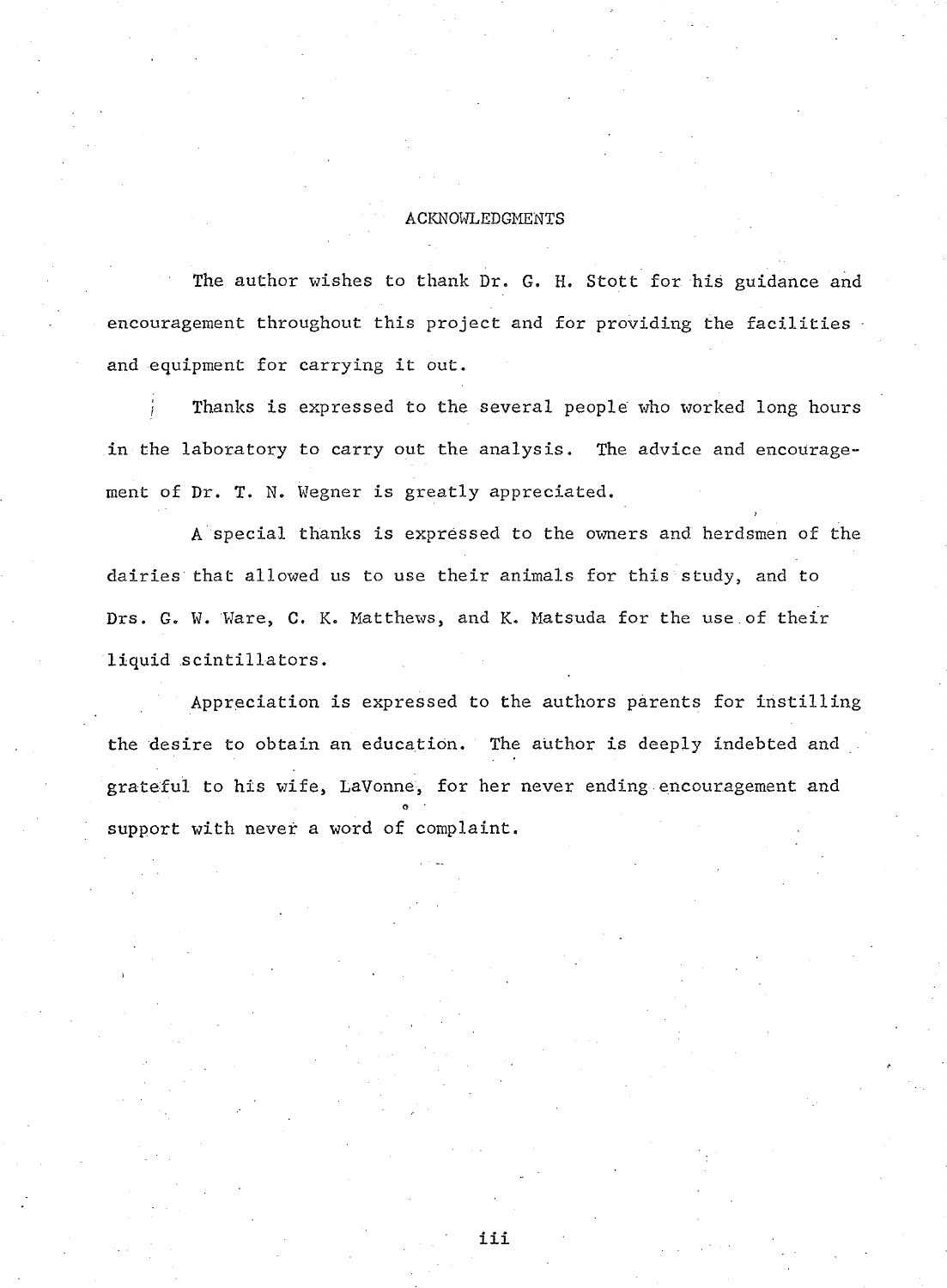# **TABLE OF CONTENTS**

|                                                                                                                                                                                                                                                                                                                                                                                                       | Page |  |
|-------------------------------------------------------------------------------------------------------------------------------------------------------------------------------------------------------------------------------------------------------------------------------------------------------------------------------------------------------------------------------------------------------|------|--|
|                                                                                                                                                                                                                                                                                                                                                                                                       |      |  |
|                                                                                                                                                                                                                                                                                                                                                                                                       |      |  |
|                                                                                                                                                                                                                                                                                                                                                                                                       |      |  |
| $\overline{\mathbf{Q}}$ and $\overline{\mathbf{Q}}$ and $\overline{\mathbf{Q}}$ and $\overline{\mathbf{Q}}$ and $\overline{\mathbf{Q}}$ and $\overline{\mathbf{Q}}$ and $\overline{\mathbf{Q}}$ and $\overline{\mathbf{Q}}$ and $\overline{\mathbf{Q}}$ and $\overline{\mathbf{Q}}$ and $\overline{\mathbf{Q}}$ and $\overline{\mathbf{Q}}$ and $\overline{\mathbf{Q}}$ and $\overline{\mathbf{Q}}$ a |      |  |
|                                                                                                                                                                                                                                                                                                                                                                                                       |      |  |
|                                                                                                                                                                                                                                                                                                                                                                                                       |      |  |
|                                                                                                                                                                                                                                                                                                                                                                                                       |      |  |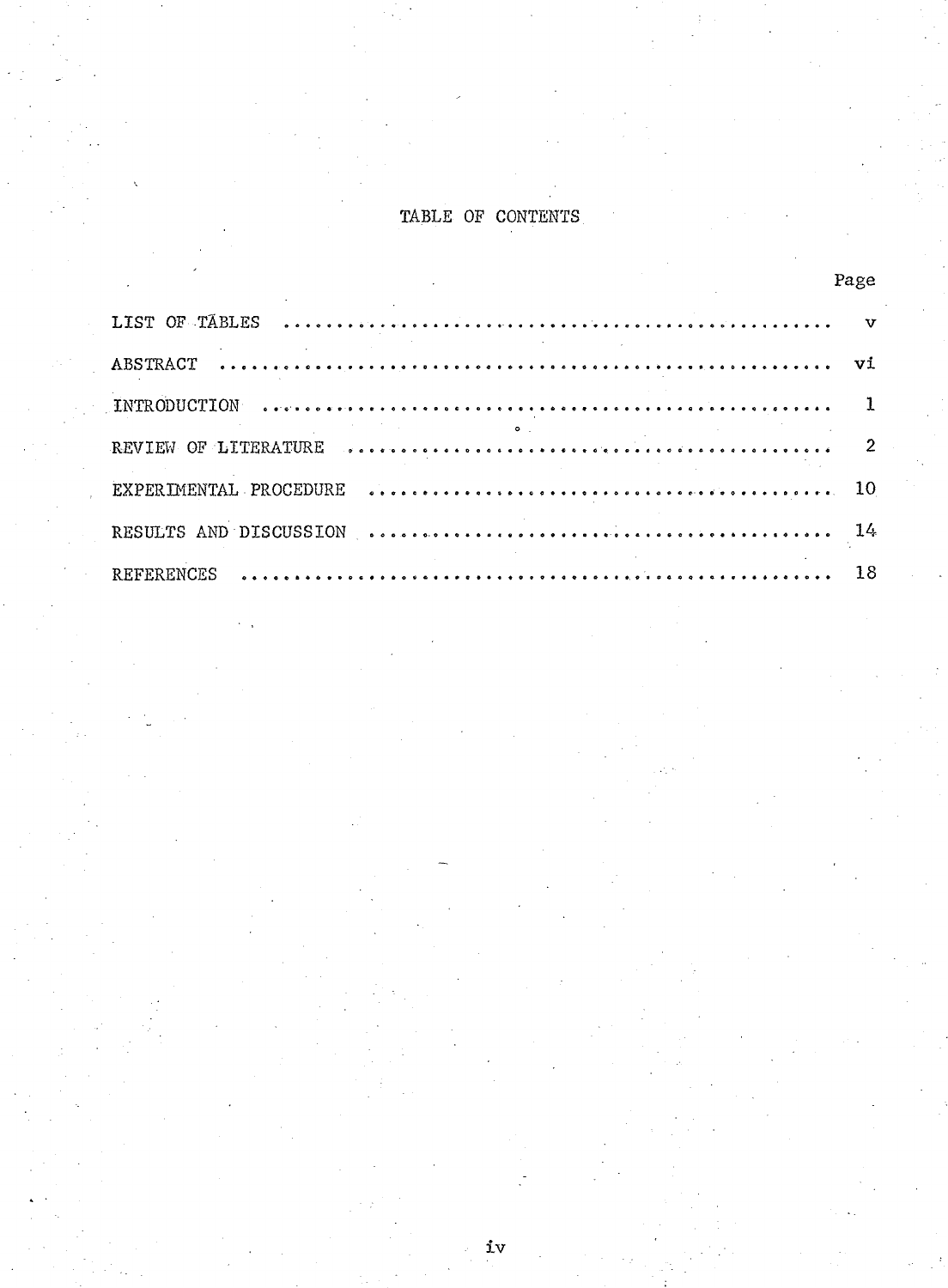# **LIST OF TABLES**

 $\tilde{A}=\tilde{A}$ 

 $\frac{1}{2}$ 

| Table |  |  |  |                                                                  | Page |
|-------|--|--|--|------------------------------------------------------------------|------|
|       |  |  |  | Non-Return Rates and Average Seasonal Plasma Progestin Levels    | 14   |
|       |  |  |  | II. Non-Return Rates and Average Seasonal Plasma Cortisol Levels | 16   |

**v**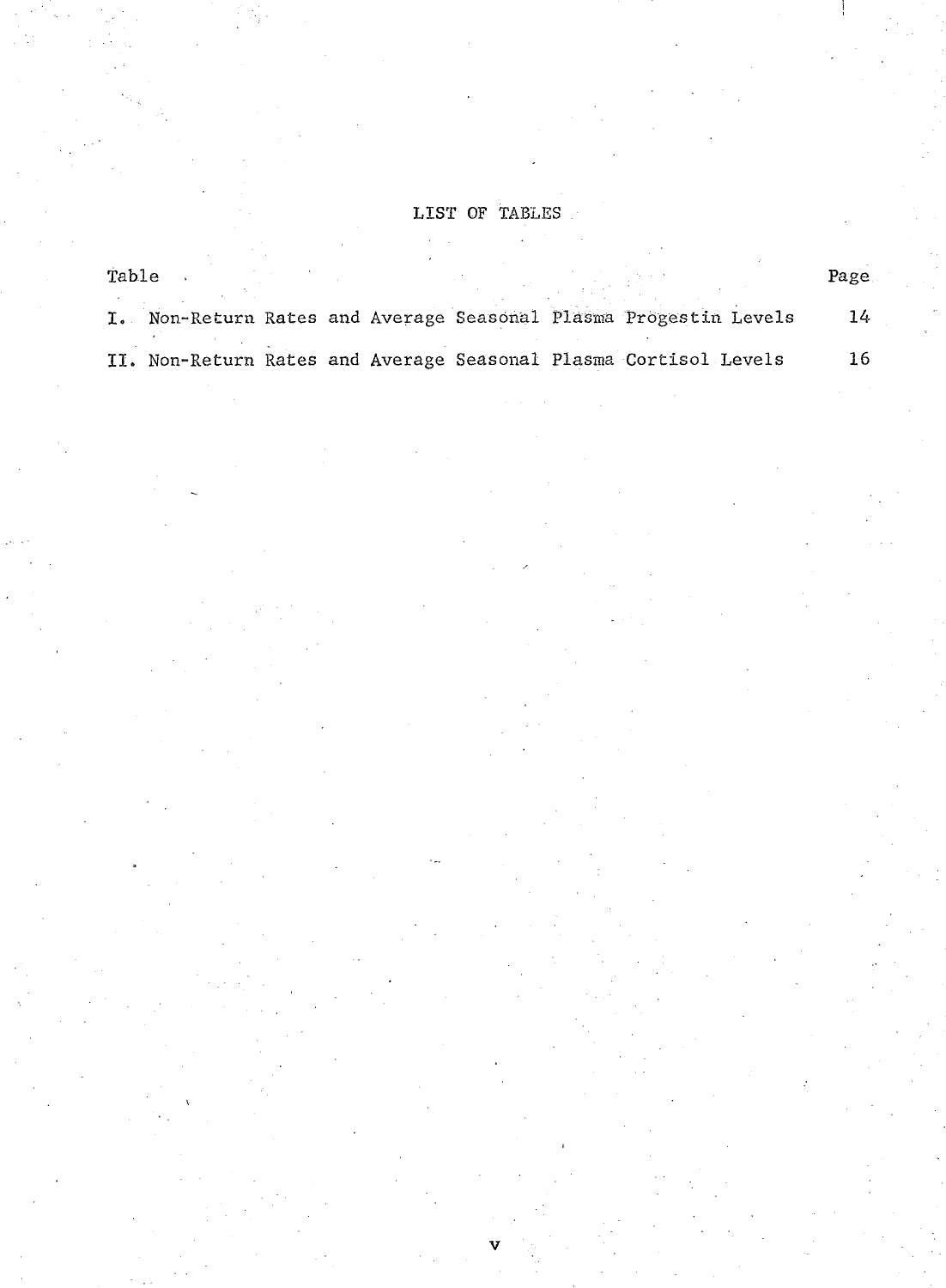## **ABSTRACT**

**Plasma progesterone and cortisol levels were determined in dairy** cattle in the central Arizona area during the high temperature, low fer**tility months of the year. These levels were compared with the levels \ in cattle during the cooler part of the year when conception rates are highest. The purpose of this comparison is to study the levels of these two hormones during seasonal fluctuations in breeding efficiency.**

**Progesterone levels are significantly lower in dairy cattle during the hot part of the year. Cortisol levels show no change. Low progesterone levels suggest an involvement of this hormone in low breeding efficiency during seasonal high temperatures.**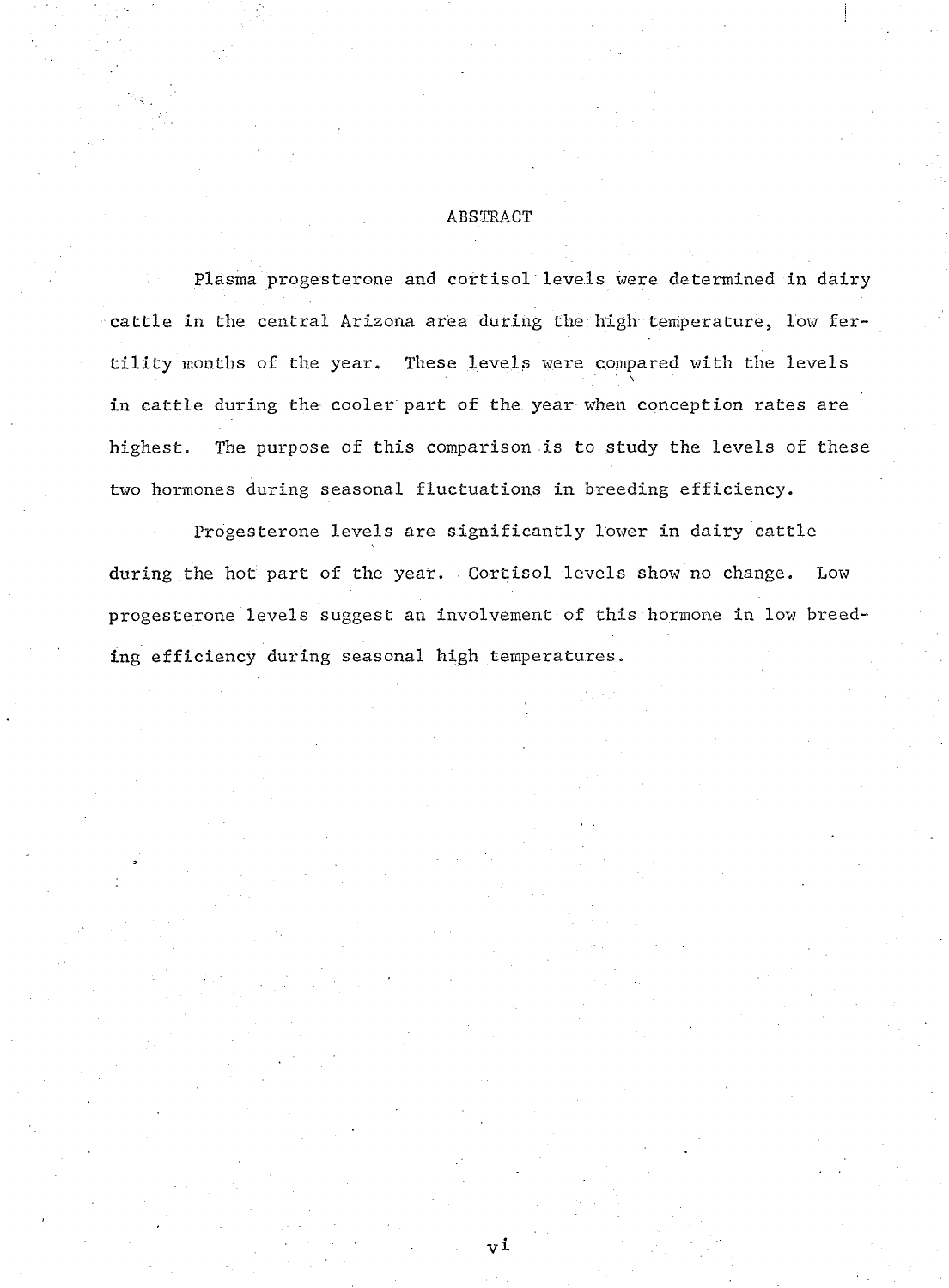#### **INTRODUCTION**

**Low breeding efficiency during the hot summer months has hampered the dairy industry in Arizona since it first began. The cause of this lower efficiency has been of interest for many years.**

**j Studies have eliminated the bull as being the prime factor and have indicated that the cow responds to the seasonal high temperatures in such a way as to impair the normal reproductive process. Recent research indicates that the embryo is lost at an early stage.**

**The direct effect of higher body temperature on the sperm, the ovum, and the embryo, as well as the change in thyroid activity have been studied, and it appears that these factors are not the main cause of the observed effects.**

**Most evidence points to an endocrine involvement. Recently an extremely sensitive method for measuring steroid hormone levels has \* % provided a possible tool for studying the endocrine reaction to heat stress.**

**The following experiment was designed to compare the progestin and cortisol levels in dairy cattle exposed to high seasonal temperature with that in animals during the cool part of the year.**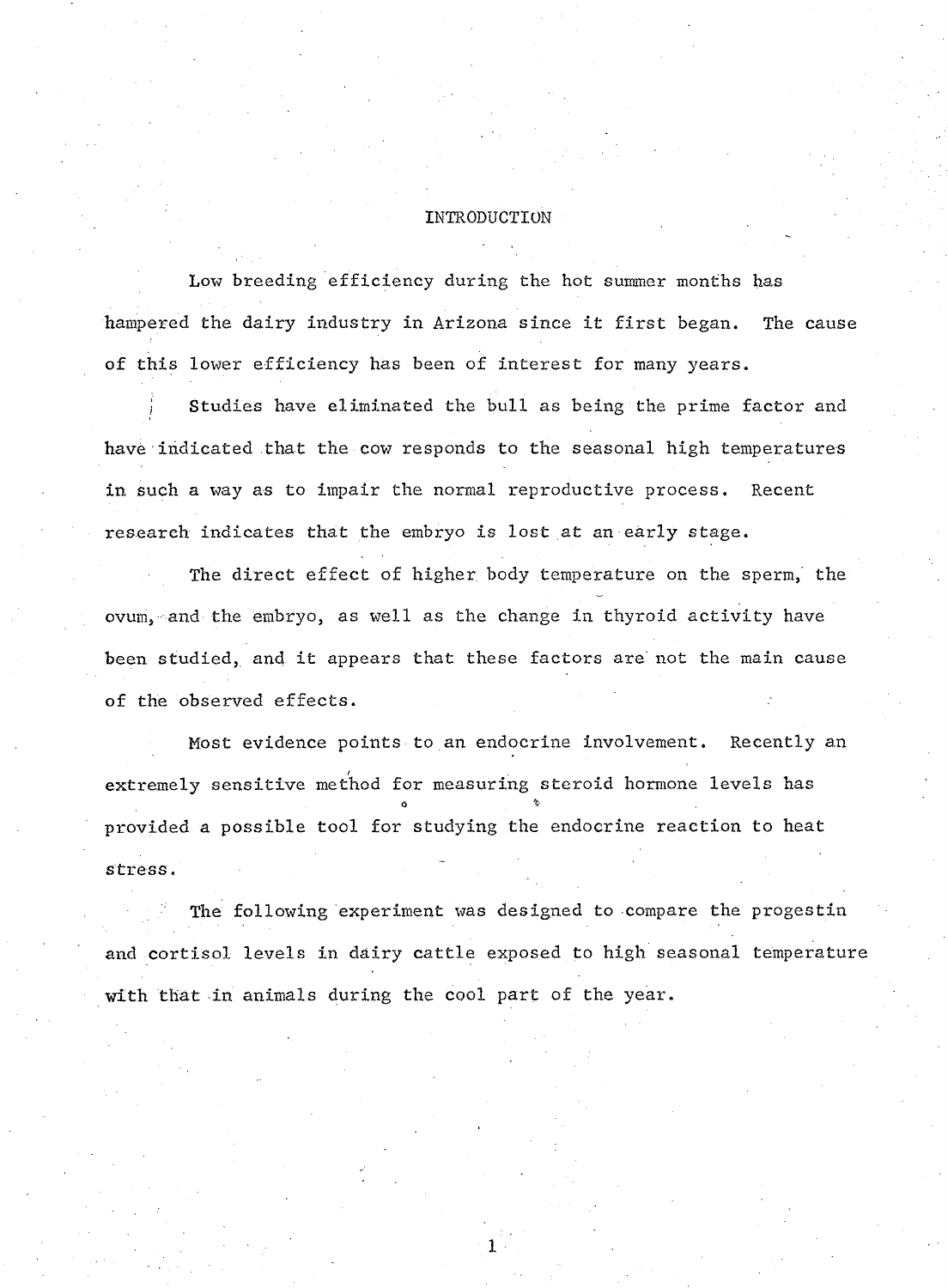### **REVIEW OF LITERATURE**

**Low breeding efficiency is one response to high seasonal temperatures which causes problems in domestic animals in desert regions'. (2,** *3,* **19, 21, 22, 29, 37, 51, 52, 54, 56, 60). The mechanism of this** *response* **has been the subject of many investigations and has been studied from various approaches.**

**Since it is known that temperature is critical to sperm viability e. (1, 60), the problem was first thought to be due to the effect of high temperature on the semen. It was felt that the sperm were either affected in the.male reproductive tract or in the female tract since both sexes show increased body temperatures during high ambient temperatures. Dutt, Ellington, and Carlton (20) proposed that the elevated body temperature of the ewe may affect the sperm motility or its ability to penetrate the zona pellucida.**

**More recent work has indicated that the infertility is not due to the male alone. Tests and comparisons by Williams (64) and by Stott (56) with bulls demonstrate that although semen is adversely affected by high temperature, it. does not impair fertility to .the extent observed, during seasonal high temperatures. From these studies and others it has been concluded that the major problem in cattle is with the cow (20, 59).**

**■ With the evidence of the aforementioned studies plus the use of artificial insemination in- dairy cattle, studies have now been directed 'toward finding the cause of low breeding efficiency in the cow.**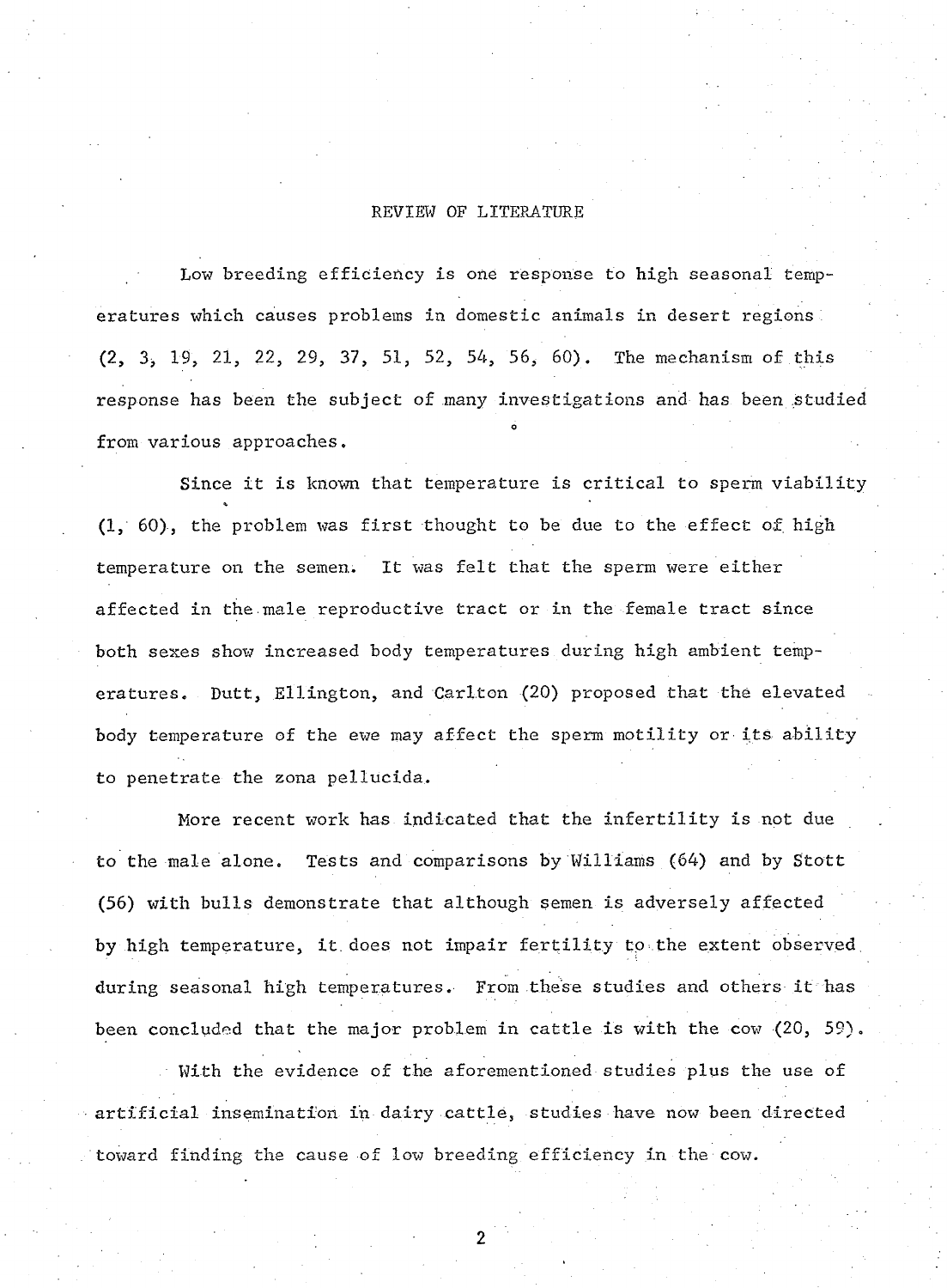**It was first suspected that the direct effect of the elevated body temperature of the female was the factor affecting normal reproduction processes (18). Interesting experiments with ovum transplants in other species have indicated other possibilities (3, 67).**

**Viability of ova transferred from donor ewes maintained at 7.0°** or 90<sup>o</sup>F. to mated recipients maintained at 70<sup>o</sup>F. was not adversely **affected. However, ova transferred from animals at 70°F. to animals at 90oF. showed a definite deleterious effect (67). From these studies it was concluded that in the ewe there are some adverse effects on the embryo before it reaches the uterus, but the main effect is the incompatible environment within the uterus (3, 67).**

**Experiments using controlled environment chambers have shown that the damage occurs prior to implantation in both sheep and cattle. Once the embryo has implanted, temperature has very little effect in causing embryonic death (3, 18, 19, 20, 28, 55, 60).**

**Although cooling rams or ewes has increased breeding efficiency in one study (2), experiments with cows have shown that cooling the cow on/the day she comes in heat and up to six days after she is bred does not result in the expected improvement in conception (62). This rules put a direct effect on the sperm, ovum, or early conceptus as being the cause of lowered fertility and points to a possible involvement of the endocrine system. The apparent long term effect of the high temperature indicates that a physiological response has occurred. The logical system to be involved in this response is the endocrine system.**

**Studies have been conducted to determine the extent of endocrine involvement. One of the areas which has been studied is the action of**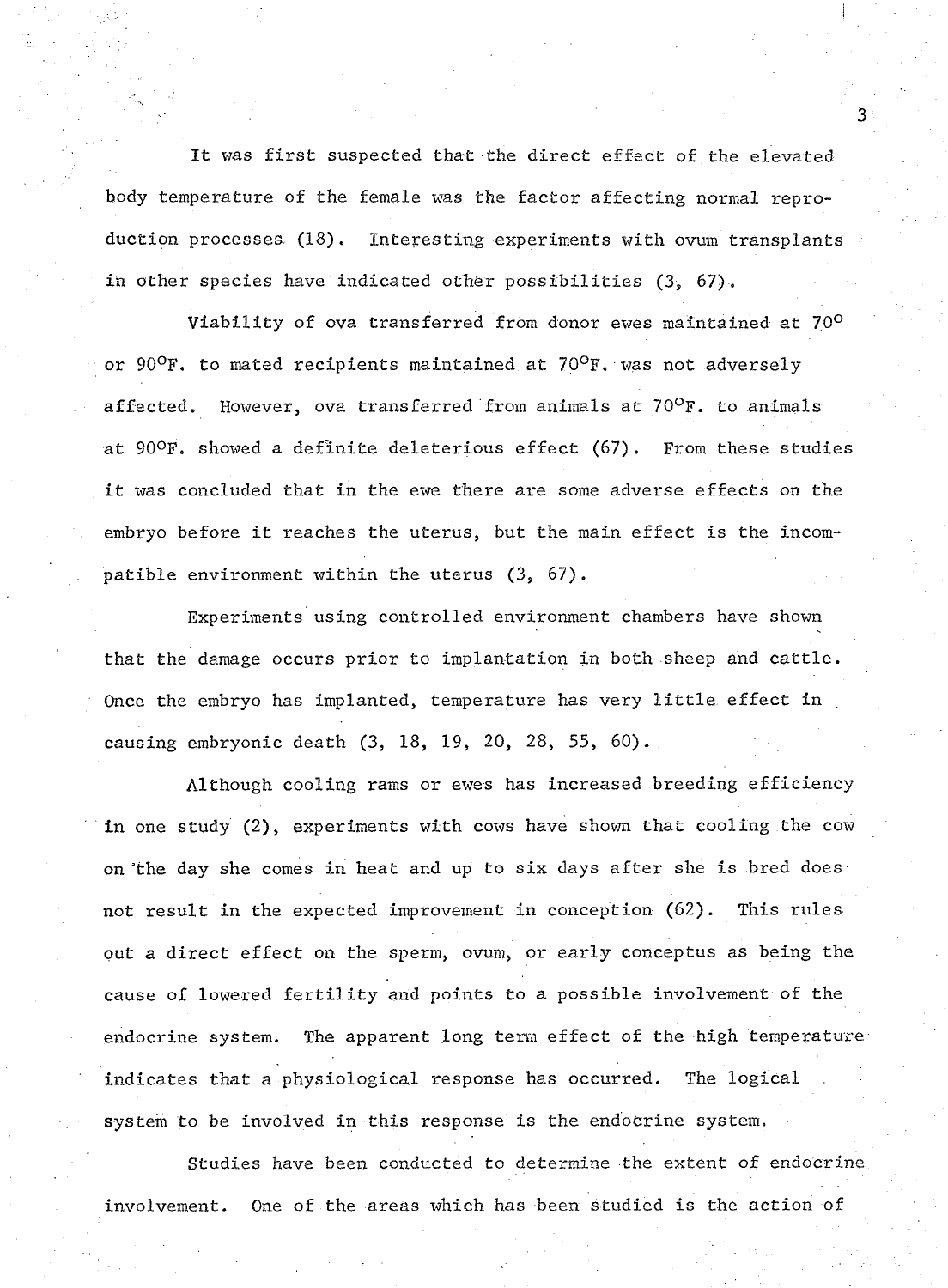**the thyroid gland during high temperature (7, 9, 15, 35, 39, 45, 48, 49,** 64). Brow-Grant and coworker's classic method to study the activity of **the thyroid and thyroxine release (10) has provided a tool with which** this interaction can be measured.

**4**

Brody and Frankenbach (9) found that thyroidectomized heifers **were completely undeveloped sexually at 40 months. Lennon and Mixner (39);also found a negative correlation between levels of protein bound iodine and rate of conception in cattle. These two findings indicate a possible, interaction of thyroxine with reproductive functions.**

**.. An inverse relationship between temperature and thyroid activity has been seen in cattle and sheep (7, 15, 35, 45). During periods of high temperature, release of thyroxine is decreased.**

**Work in sheep (48, 49) has shown that injections of thyroxine increase breeding efficiency. Ryle proposes in this, work that thyroxine deficiency causes lower fertility either because the trophoblast enlarges too slowly to stimulate proper endometrium response for implan- \* tation or because disproportionate growth in the conceptus causes death.**

**Williams and Stott (65) found that thyroidectomized cows showed excellent conception rates (80% first service) as compared to normal (17-31%) under the same climatic conditions. This indicates that in cattle at least, the effect of high temperature on reproduction is not mediated through the thyroid.**

**One of the first endocrine glands that becomes involved in a stress situation is the adrenal. It has been found that the adrenals react in accordance with the type of stress. Collins and Weiner (15) have reveiwed some of the endocrinological interactions during heat**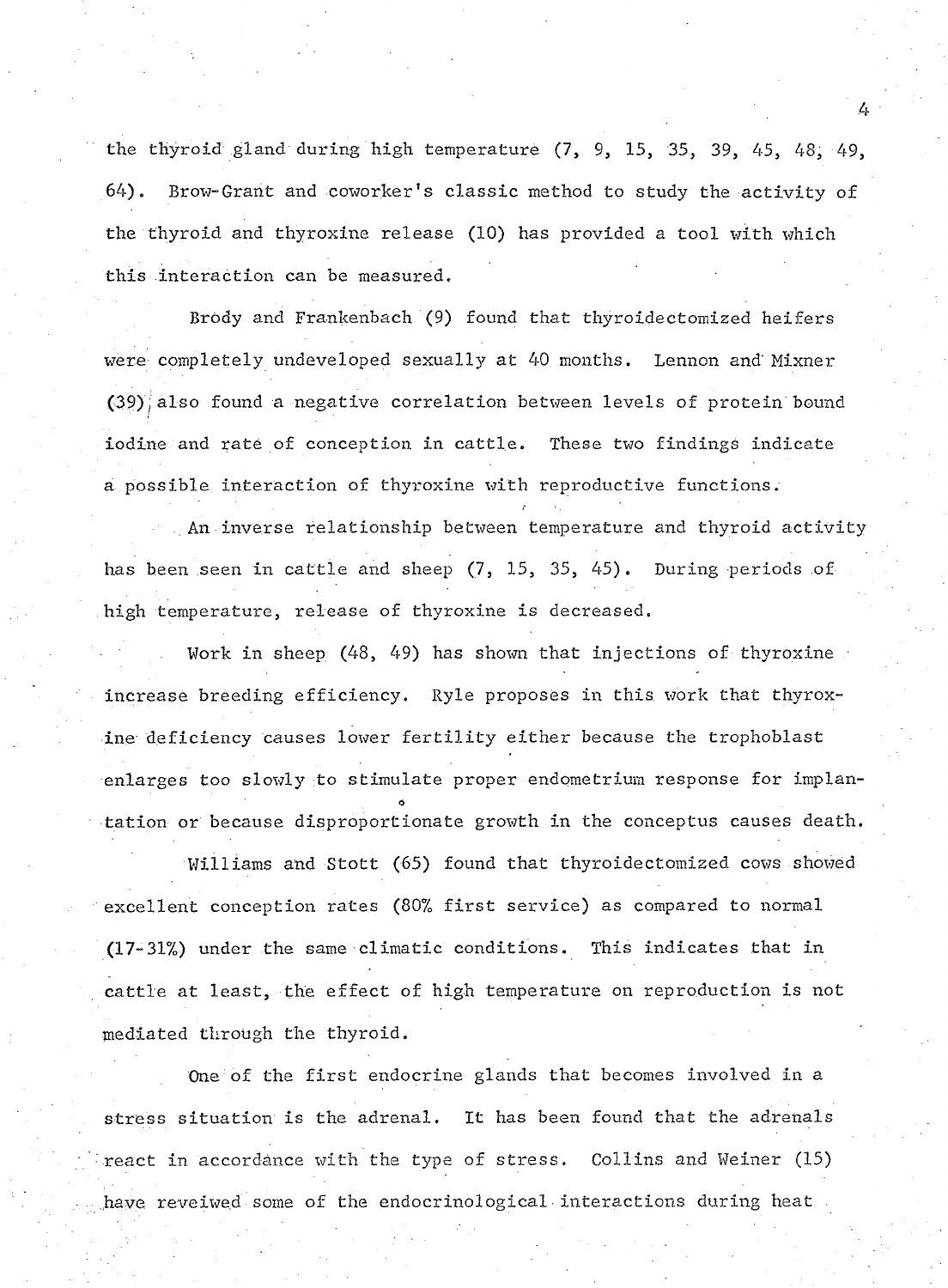**exposure. They stated, as have others (6, 25, 46, 50), that during . acute heat stress the adrenal output is drastically increased, but in gradual increases of temperatures over longer periods of time the output is actually diminished• The high temperature chambers used in many experiments stimulate an acute stress reaction while the gradual build up to high seasonal temperatures is a more chronic stress situation. One must be cautious then, in comparing studies using the temperature ° chamber with those conducted during seasonal high temperatures.**

**Lactating animals are apparently more subject to stress and their breeding efficiency is affected to a greater degree than nonlactating animals (8, 29, 46). Lactation makes greater metabolic demands and the increased .feed intake and increased metabolism cause a greater heat.load to be produced within the animal!s body. Since hormones are involved in lactation, there is also a possibility that this endocrine involvement might be partially responsible for the low breeding efficiency.**

It has been suggested (15, 23, 47, 61) that the infertility of **heat stressed animals is due to an inhibition of gonadotrophin output due to a shift in pituitary hormone production to adrenocorticotropic hormone (ACTE). Most workers conclude though, that ACTE increases embryonic mortality through its action, on the adrenals (23, 47, 61).**

**The steroid hormones of the adrenal cortex are of particular interest because of their relationship to the gonadal steroids. Of particular interest is. adrenal progesterone.**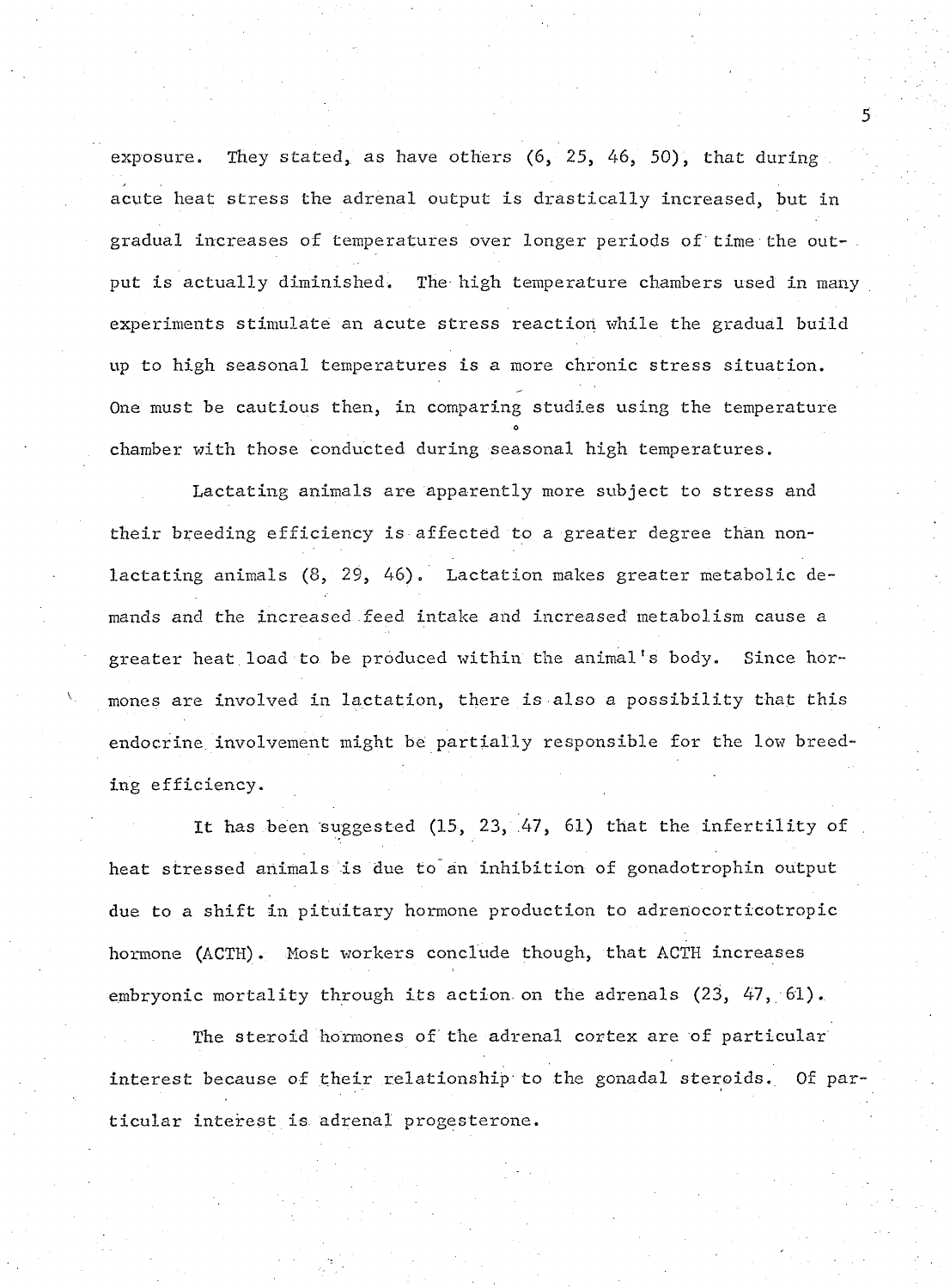**'Progesterone was first isolated'from the adrenals in 1938 (5). Since then it has been confirmed that adrenal tissue does produce and secrete progesterone (4, 30, 31).**

**Progesterone has been implicated with seasonal breeding problems because of the observation of embryonic loss, silent heats, longer interestrual periods, and a longer time from onset of estrus to ovulation in animals exposed to high temperatures (20, 64). Moody (41) found an increase in adrenal tissue progesterone concentration in cows during acute exposure to high ambient temperature and associated this high level with the embryonic degeneration observed. Numerous studies have been conducted to determine if progesterone decreases or increases embryonic mortality (13, 14, 33, 36, 38, 40, 43, 53, 55, 59, 63, 66).**

**Several mechanisms have been suggested for the action of proges**terone in promoting infertility (8, 13, 14, 16, 17). Kim and Foreman **(38) found that sufficient supplies of progesterone maintained both normal mitotic activity in the trophoblast and normal contractions of the uterus in spayed rats, and conversely, that an insufficient supply would not maintain this development,**

**Chang (13, 14) found that the main effect of progestational compounds was a disturbance of sperm capacitation and transport causing degeneration of the eggs and expulsion of them from the uterus of rabbits.**

**If insufficient levels are present, the endometrium.will not be prepared to receive the embryo and death, of the embryo will occur (60). If excess amounts are present, it has been found to inhibit cleavage,**

" **6**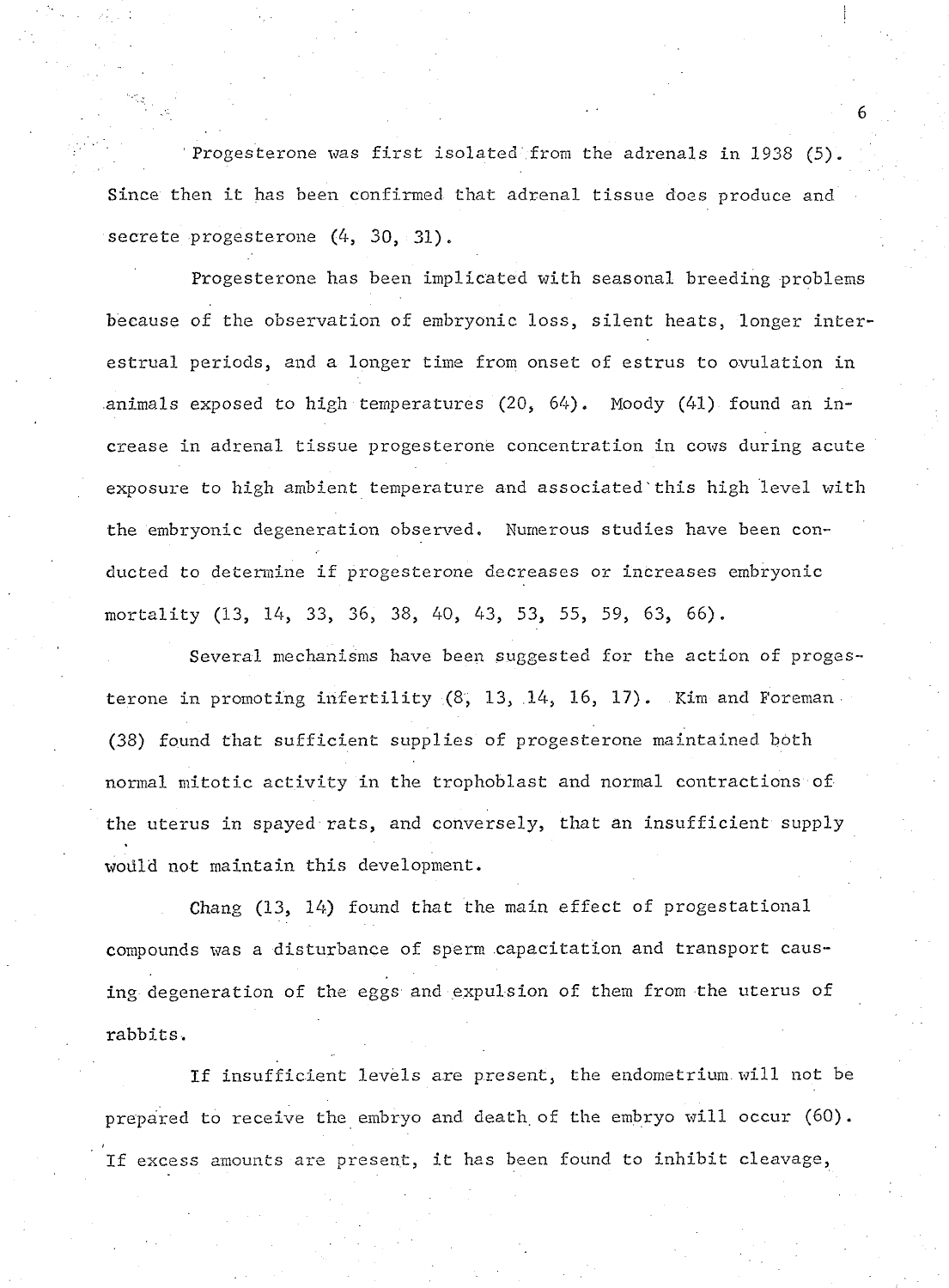**possibly by limiting the supply of proteins and amino acids by aggregat**ing on the protective coating of the egg (16).

**Progesterone is known to influence the rate of transport of sperm and ova through the oviduct (13, 14, 17, 44). Chang (13, 14) reports that progesterone increases the rate of transport in rats, while Hunter (33) found in the hamster that progesterone diminishes transport rates.** Both<sub>i</sub> agree that interference in transport rate does interfere with nor**mal fertilization and development. These opposing reports indicate that an imbalance of progesterone in either direction may cause problems in breeding efficiency.**

**Some of these same effects have also been seen in cows. Johnson, Ross, and Fourt (36) report that administration of 500 mg. of a slow dispersing progesterone to normal cows and heifers at the time of breeding resulted in 72.2% efficiency as compared to 53.9% in the control group. HiItbank et.al. (66) also found that progesterone injections three days after estrus slightly increased the percent survival -0** . **in cows of low fertility.**

**Others claim a detrimental effect from progesterone treatment (13, 14, 33, 43, 53, 55, 59, 63). Slack et al. (53) found that progesterone administered at the time of breeding caused efficiency to drop 20.7%. Stott and Williams (58) found that progesterone injections during times of high ambient temperatures actually increased embryonic death when given on the day the cow was bred. There was no apparent difference when given ten days post-breeding. ,**

**Borges (8) observed a migration of the embryo from the uterine horn on the side where ovulation occurred to the opposite horn in**

 $\overline{7}$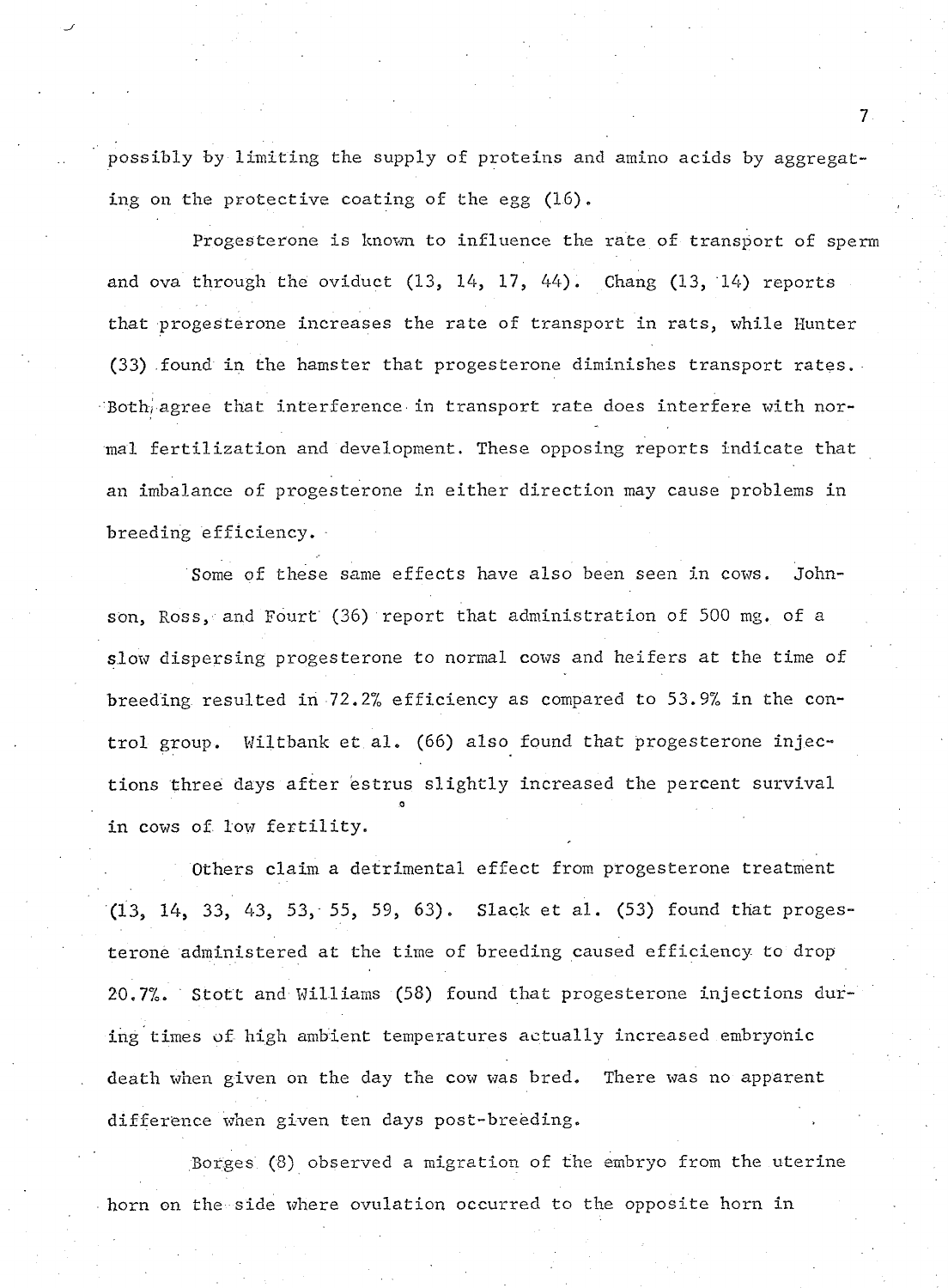cattle that had been exposed to high temperatures. He suggested that **this was due to a localized incompatibility which further indicates an endocrine involvement in the problem of infertility.**

**Since cortisone has been shown to interrupt pregnancy in mice and rabbits (47), and cortisol injections have interrupted pregnancy in sheep (32), there is a question of the role of the other adrenal steroids in heat exposure infertility.**

Knowledge of the action of steroids has been slow in coming **forth because of the lack of methods sensitive enough to measure them** in the blood. The more modern and sophisticated techniques of fluoro**metry and spectrophotometry lack specificity. Gas-liquid chromatography, although much more sensitive, is still not satisfactory. The method is subject to interference from contamination and is long and involved (26).**

**Murphy (42) has recently proposed a method for measuring steroids based on the affinity of a serum protein, transcortin, for steroid molecules. The transcortin is saturated with a labeled steroid. The steroid which has been extracted from the sample is added and a displacement equillibrium is reached. The unbound steroid molecules are then removed.: The labeled steroid that remains bound is determined and compared to standards run through the same procedure.**

**Based on this method, Johansson, Neill, and Knobil (34) have devised a rapid method for progestin determination. Using non-polar solvents, non-polar progestins are extracted without extracting other steroids. They are then analyzed by the same protein binding procedure.**

**Ha german and Williams (27) have compared this method with the double isotope derivative method and have found it very comparable. The**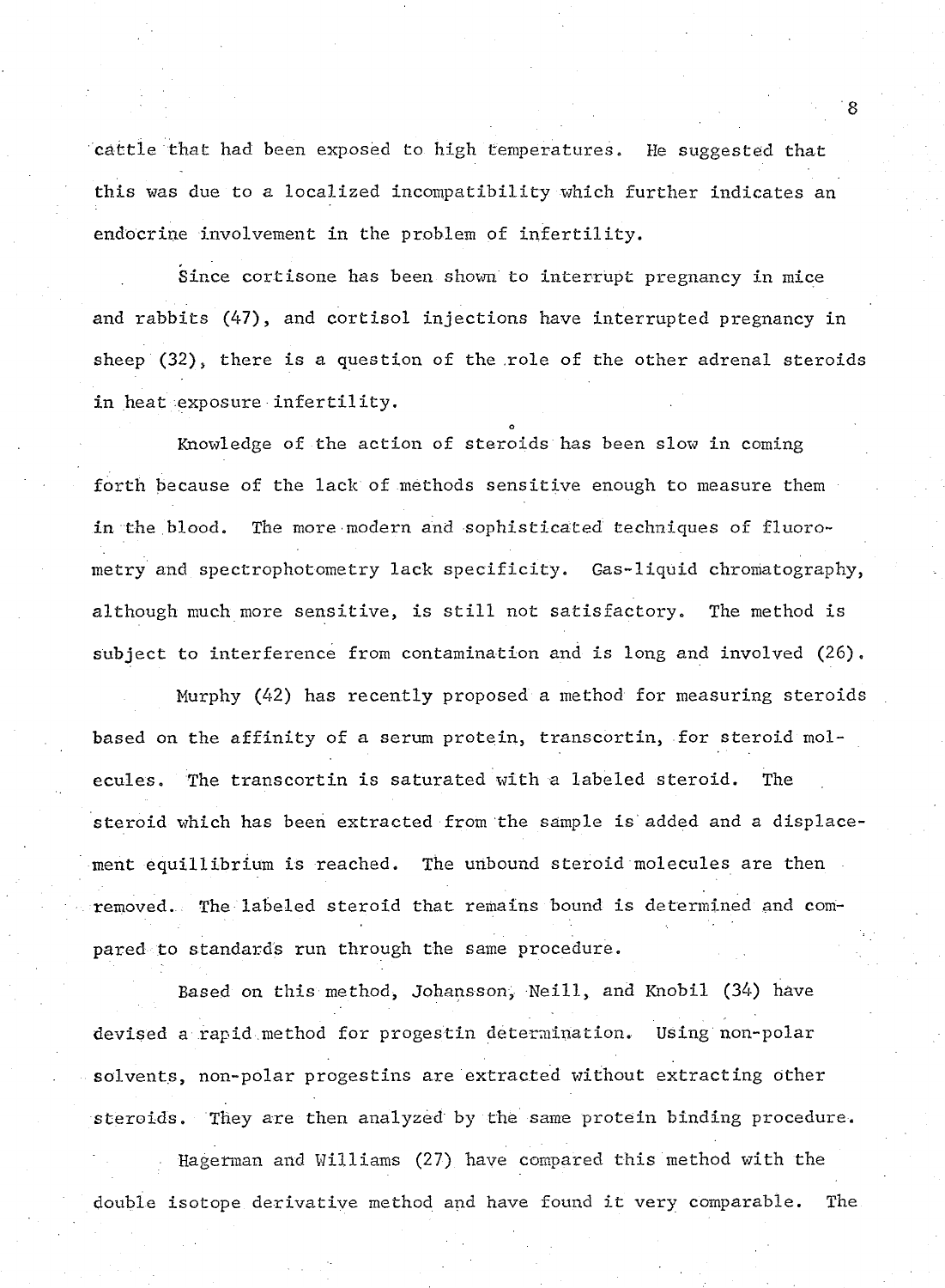**advantage of the protein binding method is the simplicity and speed with which a large number of samples can be routinely assayed.**

**With this method it is now feasible to run experiments to determine plasma steroid levels in animals during periods of exposure to high environmental temperature and compare.them to normal levels. The present study was designed to compare the levels of progesterone and cortisol and to try to determine their role in infertility due to high ambient temperature.**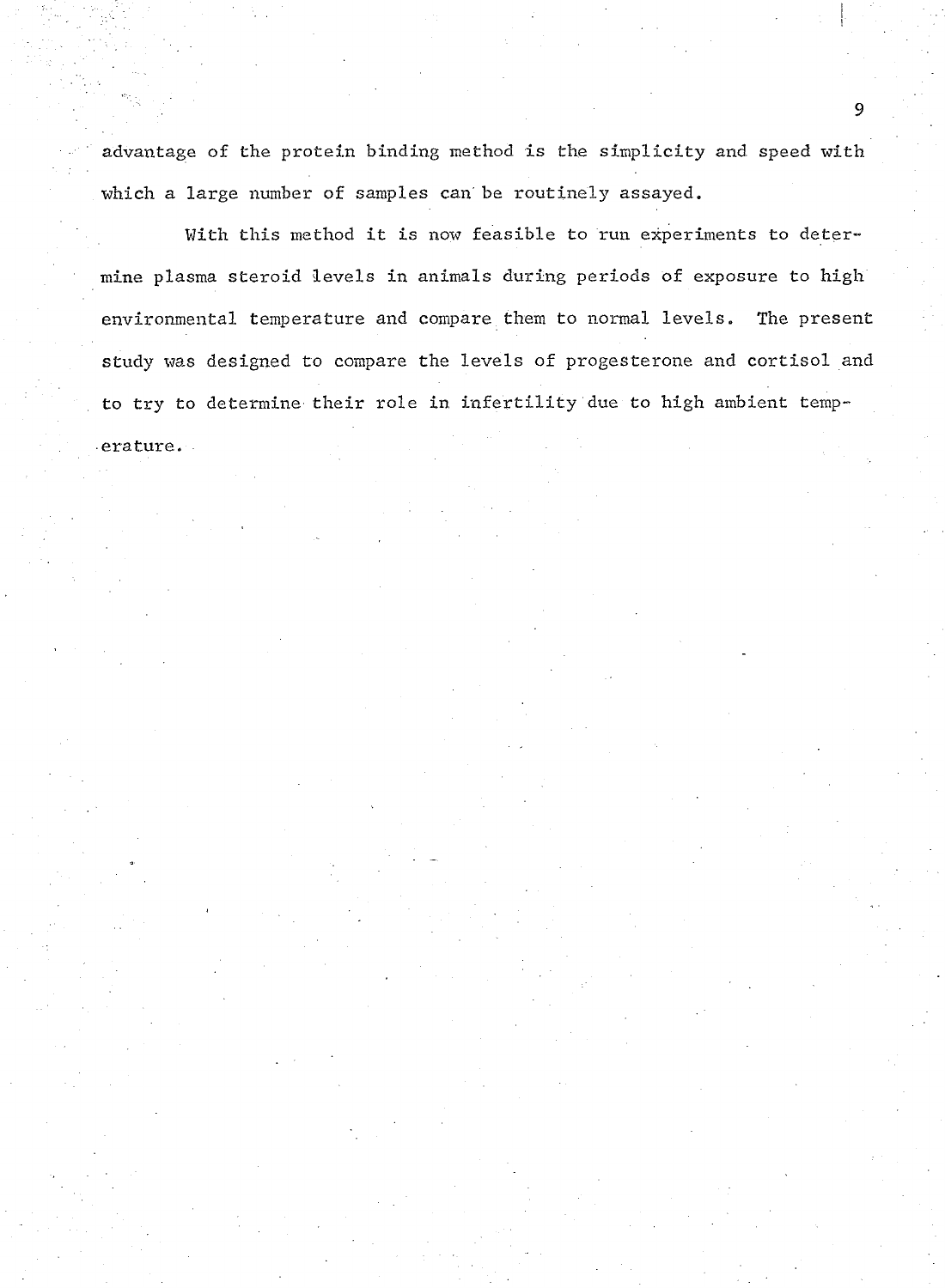### **EXPERIMENTAL PROCEDURE**

**Breeding records indicate that breeding efficiency correlates with seasonal high and low temperatures in Arizona (56). The highest efficiency occurs in April and May when temperature and humidity are within the comfort- zone of cattle. High temperature and humidity in July and August result in a seasonal low breeding efficiency.**

**In the present study, blood samples were collected in August, at the time of reported lowest breeding efficiency and again in May, the season of reported highest breeding efficiency, for the determination of plasma hormones. The samples were taken on the day the animals were bred to minimize the. fluctuation in hormone levels due to the estrous cycle. Four months later the actual pregnancies resulting from this breeding** were checked and recorded. Health records of the cows were also checked **and samples from any with reproductive abnormalities such as cystic ovaries, infected uterus, etc., were discarded.**

**Holstein cows from three large commercial dairies in the central Arizona area were used for this experiment.. Samples were taken from first service cows only. Venous blood samples were collected into heparinized containers. All samples were collected over a.two day period for both May and August. The samples were immediately placed on ice to inhibit enzymatic breakdown of the hormones and were centrifuged within two hours of collection. The plasma was removed and stored at -10°C.** until it was analyzed.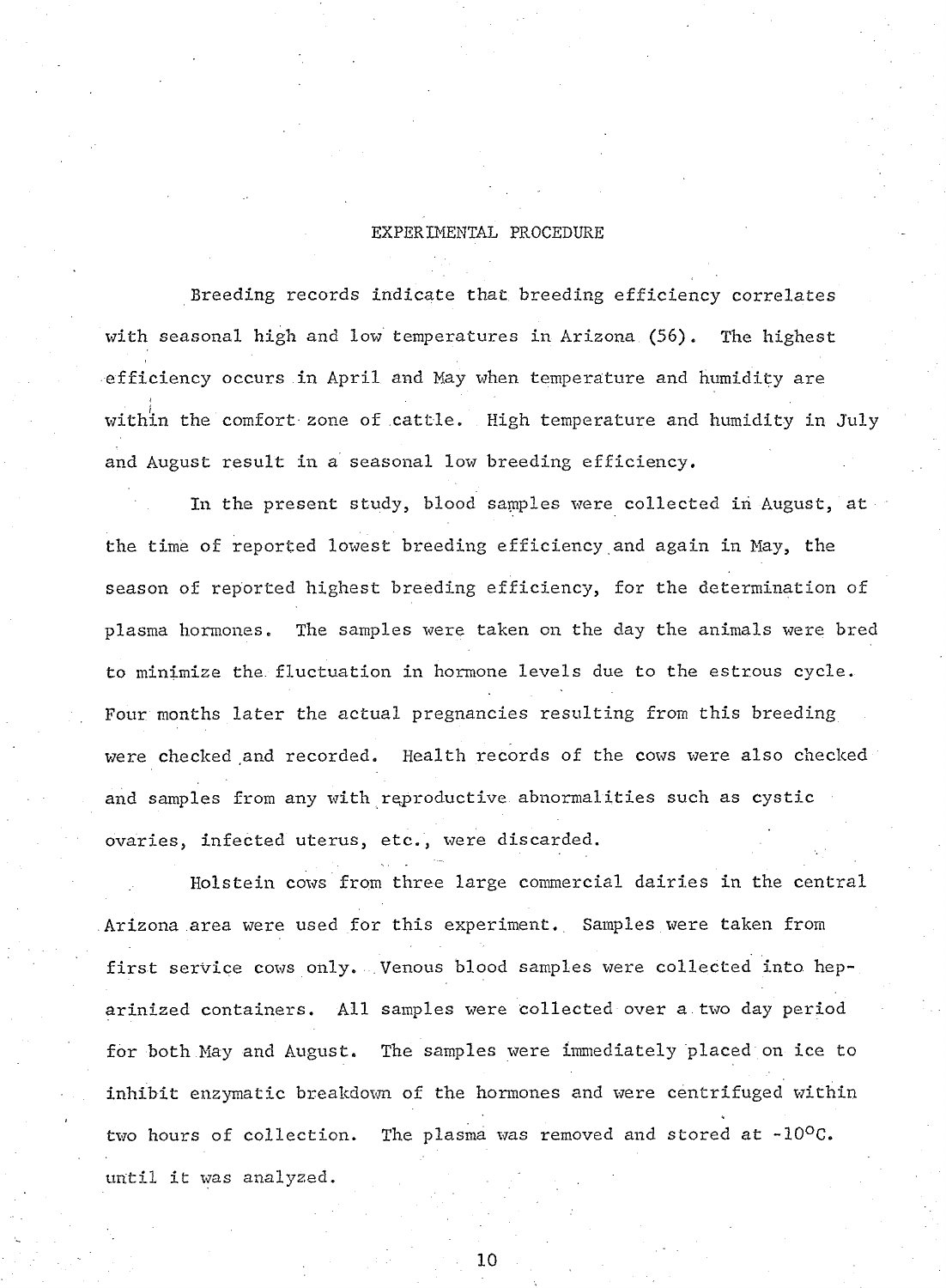**Cortisol.levels were determined by the competitive protein binding method (CPB) of Murphy (42). The objective was to determine if there was an involvement of cortisol in seasonal breeding infertility and also as a monitor of adrenal activity.**

**Total progestins were,measured by the CPB method as modified by Johansson, Neill, and Knobil (34). This method does not use thin layer chromatography (TLC) to separate progesterone from the other steroids, but instead utilizes the ability of non-polar solvents to extract nonpolar progestins without extracting other steroids. The only steroids extracted with non-polar solvents that participate to any significant degree in the displacement are progesterone and 17alpha-hydroxypregn~4 ene-3, 20~dione..**

**To determine what percent of the total progestins was actually progesterone, TLC was used to check every tenth sample. Since more than 95% of the progestins appeared to be progesterone, it is felt that the comparisons of levels of total progestins gives an accurate indication of progesterone levels.**

**In adapting these procedures for use with bovine plasma, several problems were encountered which were overcome by the following modifications: ,**

> **(1) The counting of radioactivity in samples that had been exposed to the fluorescent lights in the laboratory was very erratic. It was learned that this was due to a reaction of the** wave length of light emitted by the fluorescent bulbs with per**oxides in the dioxane scintillation fluid. This problem was overcome by the use of toluene in place of dioxane since it is**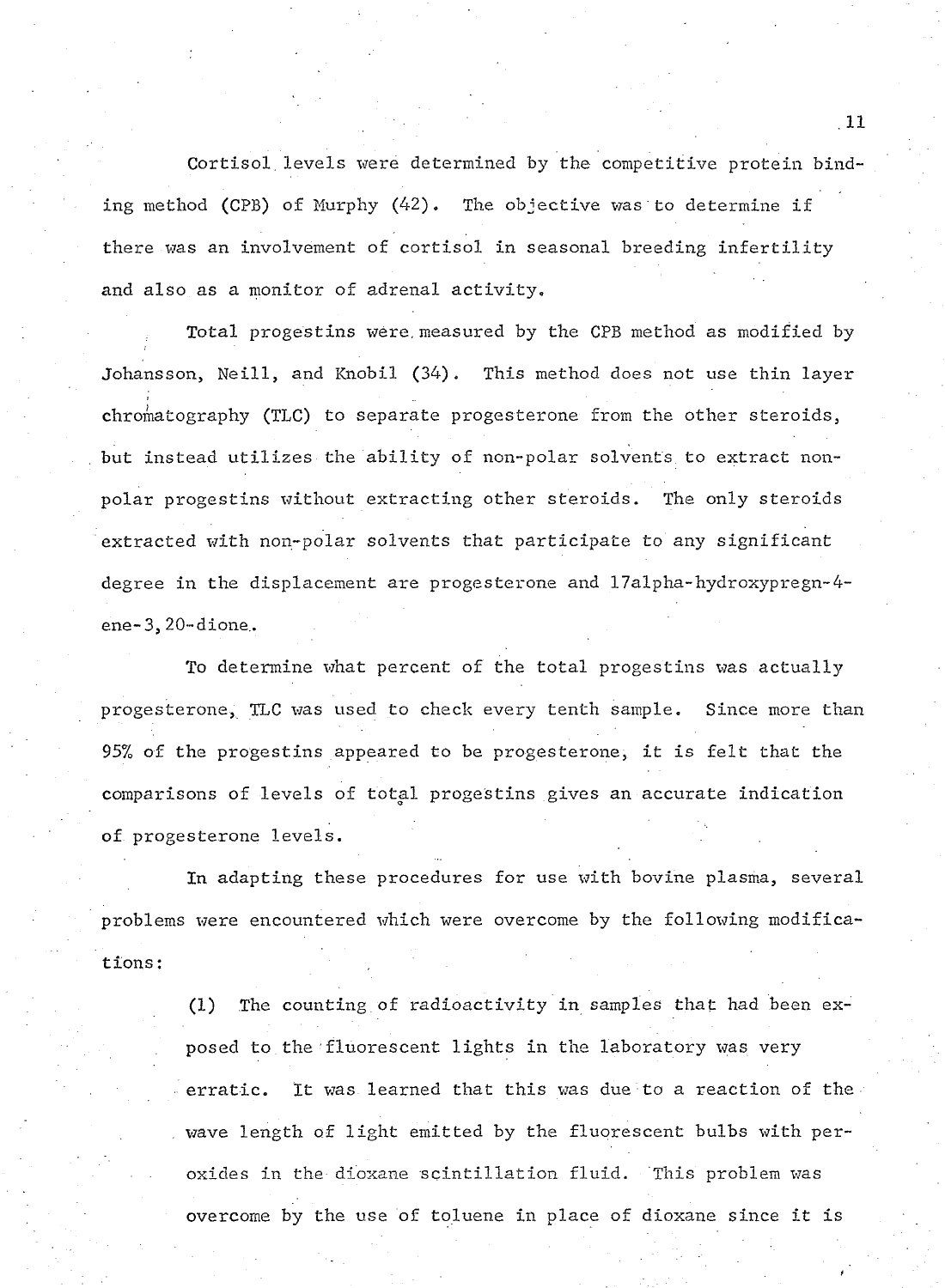**not affected by light. Biosolv BBS-3 from Beckman Instruments was used to make the aqueous corticosteroid binding globulin (CBG) .solution soluble in the toluene.**

**(2) The use of florisil as an adsorbent changes the pH of the CBG solution from 6.8 to 9.1. At a pH this high the binding properties of transcortin become very unstable. This caused significant variation in the cqunts of radioactivity of the standards and the samples. The use of a phosphate buffer reduced the variation to an acceptable level. The buffer consisted of 0.1M mono-sodium phosphate and. 0.1M disodium phosphate in equal proportions. Once the CBG solution was made up, it was kept refrigerated until it was incubated with the extracted steroid.**

**Several other precautionary measures were also taken to reduce variation and to make an internal check on the procedure. To eliminate variability caused by contamination from glassware, it was soaked in sodium dichromate-sulfuric. acid glass cleaning solution overnight. It was then rinsed with water, boiled in soapy water for 30 minutes and rinsed thoroughly in hot water and then in distilled water.**

**All samples were run in duplicate and any with a difference of 5% or more in counts per minute (cpm) were run again. Most duplicates showed less than 2% variation in cpm.**

**Recovery was determined on every tenth sample for progesterone.** This was done by adding  $C^{14}$ -progesterone to the same amount of plasma **used in the analysis and extracting it in the usual manner into a scintillation vial. The extract was dried down, scintillation fluid added, and the radioactivity counted and compared to the same amount of**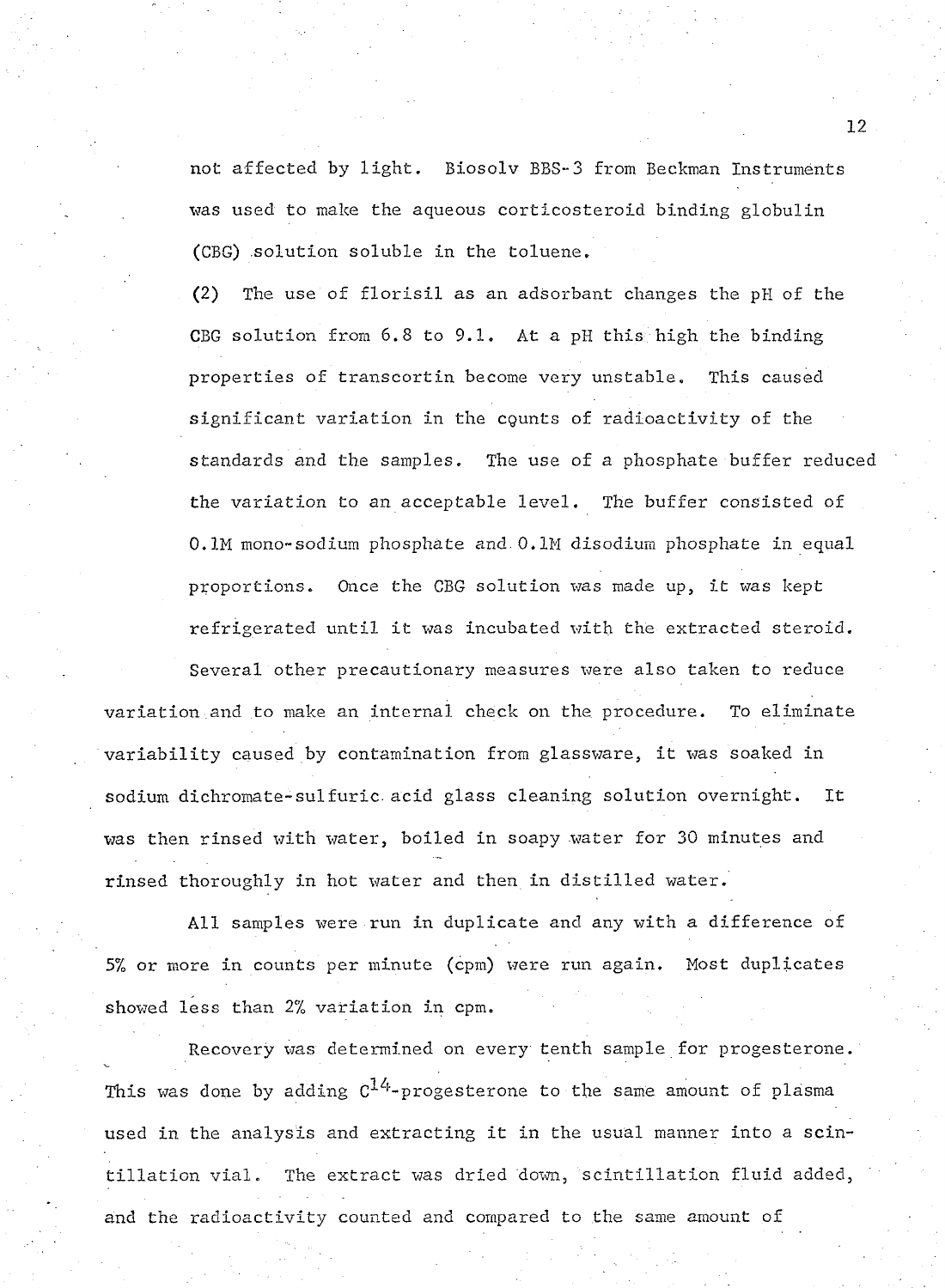$c^{14}$ -progesterone put directly into vials. Since this is the only step **in the analysis where some progesterone might be lost, it is felt that this would compensate for the loss, As it turned out, the recovery was** so high (96+1%) that no adjustments were made to the amounts as analyzed.

The 90+2% recovery of cortisol, determined in the same manner, **is comparable to that reported by Murphy (42), and was consistent and high/ enough that no correction for loss was made for it either.**

**The data for both hormones were statistically analyzed by means of a one-way analysis of variance with an F ratio to compare the mean levels in August and May (24). . Calculations were also made within each month to compare hormone levels in animals that settled with the levels in those that did not.**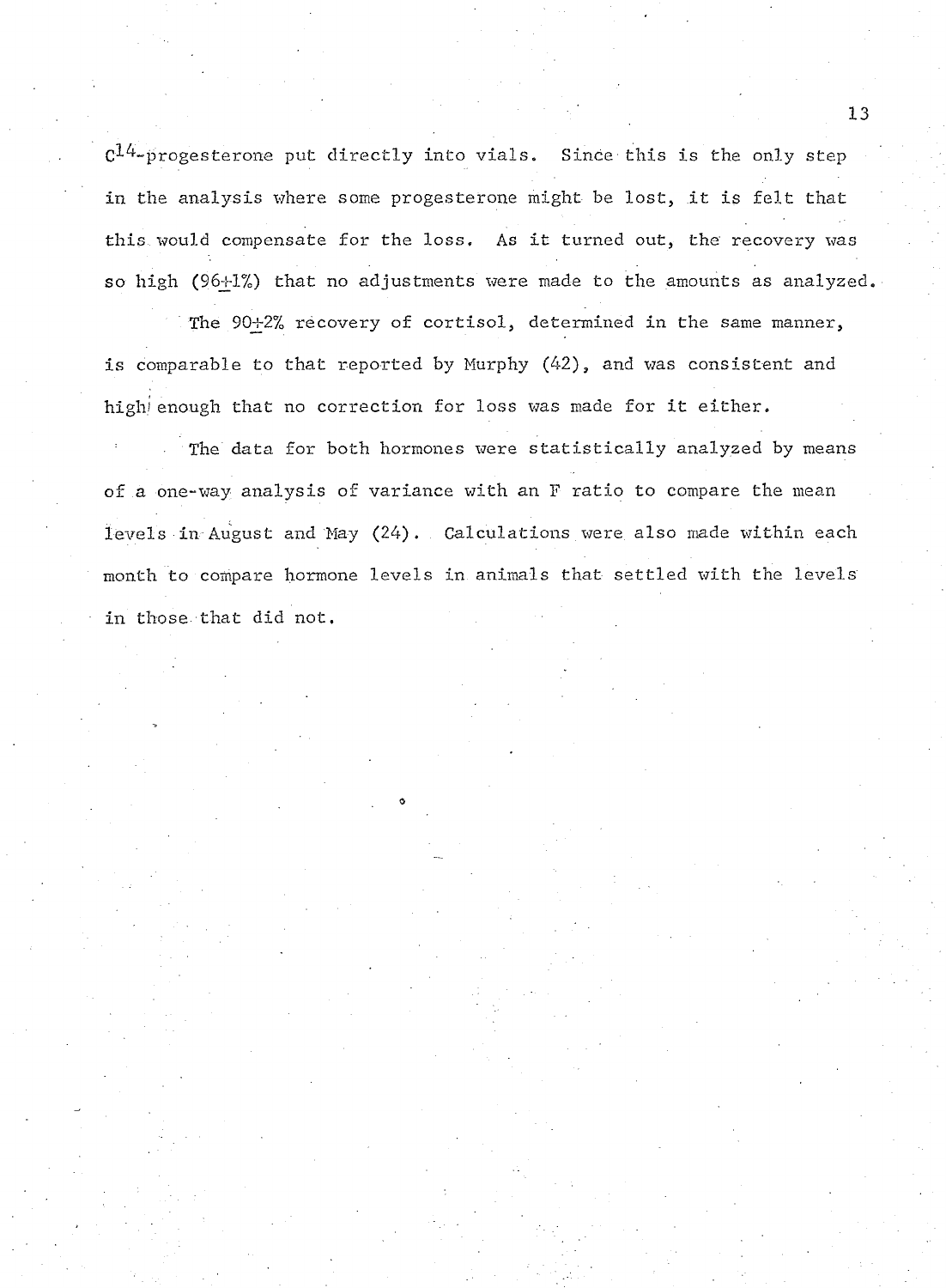## **RESULTS AND DISCUSSION**

**The results of the seasonal study of plasma progestin and cortisol concentrations related to breeding efficiency in dairy cattle are summarized in Tables I and II.**

**TABLE I**

| NON-RETURN RATES AND AVERAGE SEASONAL PLASMA PROGESTIN LEVELS |                       |                 |
|---------------------------------------------------------------|-----------------------|-----------------|
|                                                               | AUGUST                | MAY             |
| Number of cows sampled                                        | 38                    | 32 <sub>1</sub> |
| Percent non-return                                            | 26                    | 66              |
| Progestins $(Ng/ml)$                                          |                       |                 |
| Average of all cows <sup>a</sup>                              | $\frac{.76}{(.89)}$ b | 1.24<br>(.62)   |
| Average of pregnant cows                                      | .78<br>(1.10)         | 1.39<br>(1.10)  |
| Average of non-pregnant cows                                  | .76<br>(.80)          | .95<br>(1.00)   |

**a = p ..05**

**b-(standard deviation**

**Progestin levels- in August xvere significantly (p .05) lower than** those in May. In comparing the levels in the animals that conceived with **the levels in the animals that did.not, there was no significant difference during either month.**

**These differences suggest that low plasma progestin levels could, be involved.in the seasonal breeding efficiency in the cow. Several other studies lend support to this supposition.**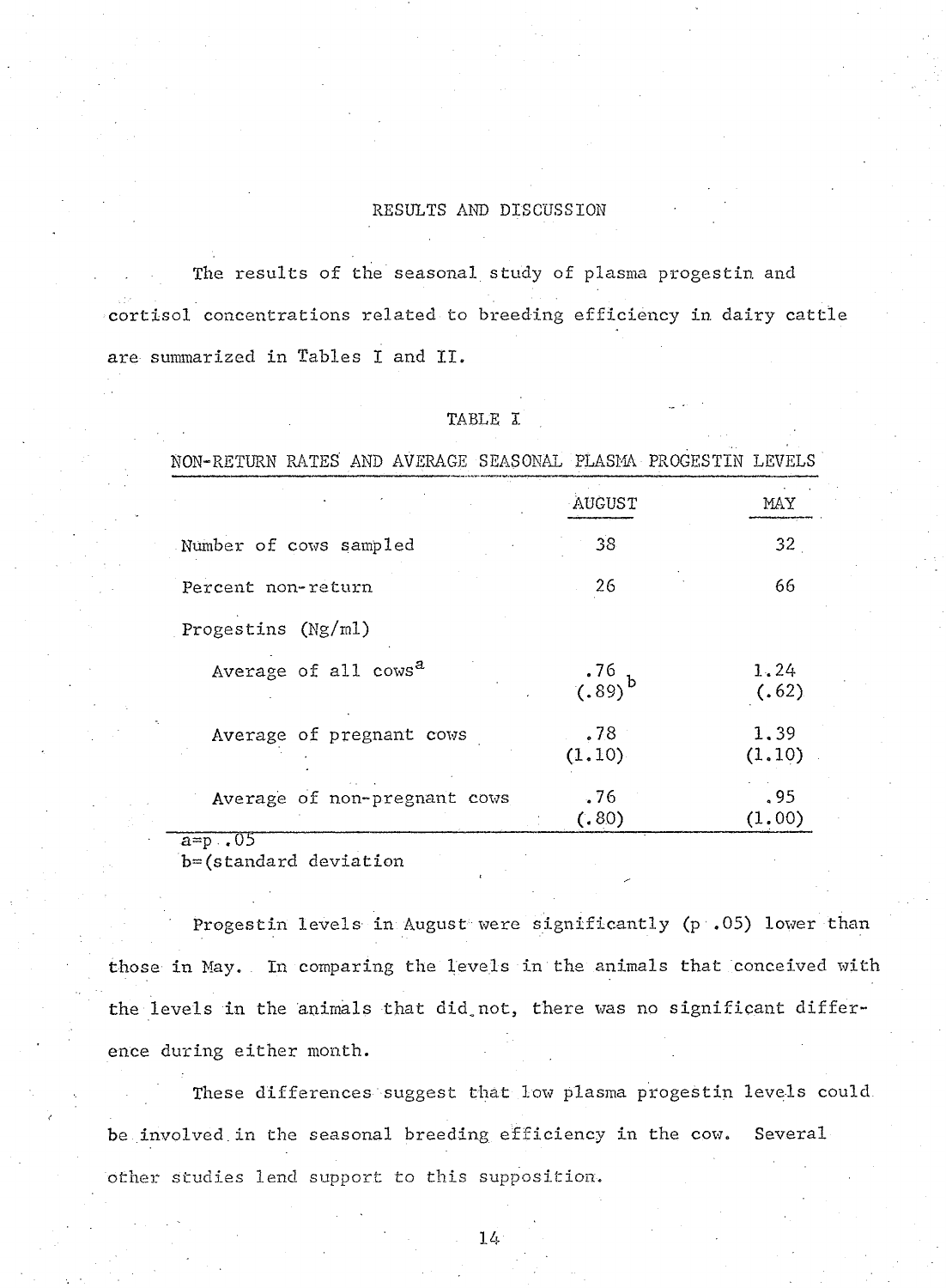**It is well known that progesterone stimulates proliferation of the endometrium in preparation for pregnancy, and conversely, this development will not occur if sufficient progesterone is not present (24). Under these circumstances the uterus is not compatable with the conceptus and normal pregnancy cannot continue.■**

**Progesterone also affects the rate of passage of the ovum and sperm through the oviduct (13, 14, 17, 44).' If the rate of passage of O either or both is altered, it is possible that they will not unite at a time when they are capable of fertilization. If fertilization occurs, the ovum may pass too rapidly or too slowly down, the oviduct to reach the uterus at a time when it is prepared to receive the conceptus.**

**Borges (8) found, upon slaughtering cattle that had been exposed to high ambient temperatures, that the conceptus had migrated from the horn on the side where ovulation had occurred to the opposite horn. This is suggestive that either the uterus was not adequately prepared for implantation because of a hormonal imbalance or the rate of transport was affected so that the conceptus reached the uterus too soon.**

**A number of physiological mechanisms could cause the low levels of plasma progestins observed in the present study. Moody (41) and Glenn (25) found, in cattle exposed to high temperature in a controlled . environment chamber, that the immediate response is an increase in adrenal progesterone. Stott (57) has found that cortisol follows the same pattern. These high levels of steroid hormones could cause a decrease in pituitary output of gonadotrophins and ACTE which would cause the depression of ovarian as well as adrenal output of progester-**

**one .**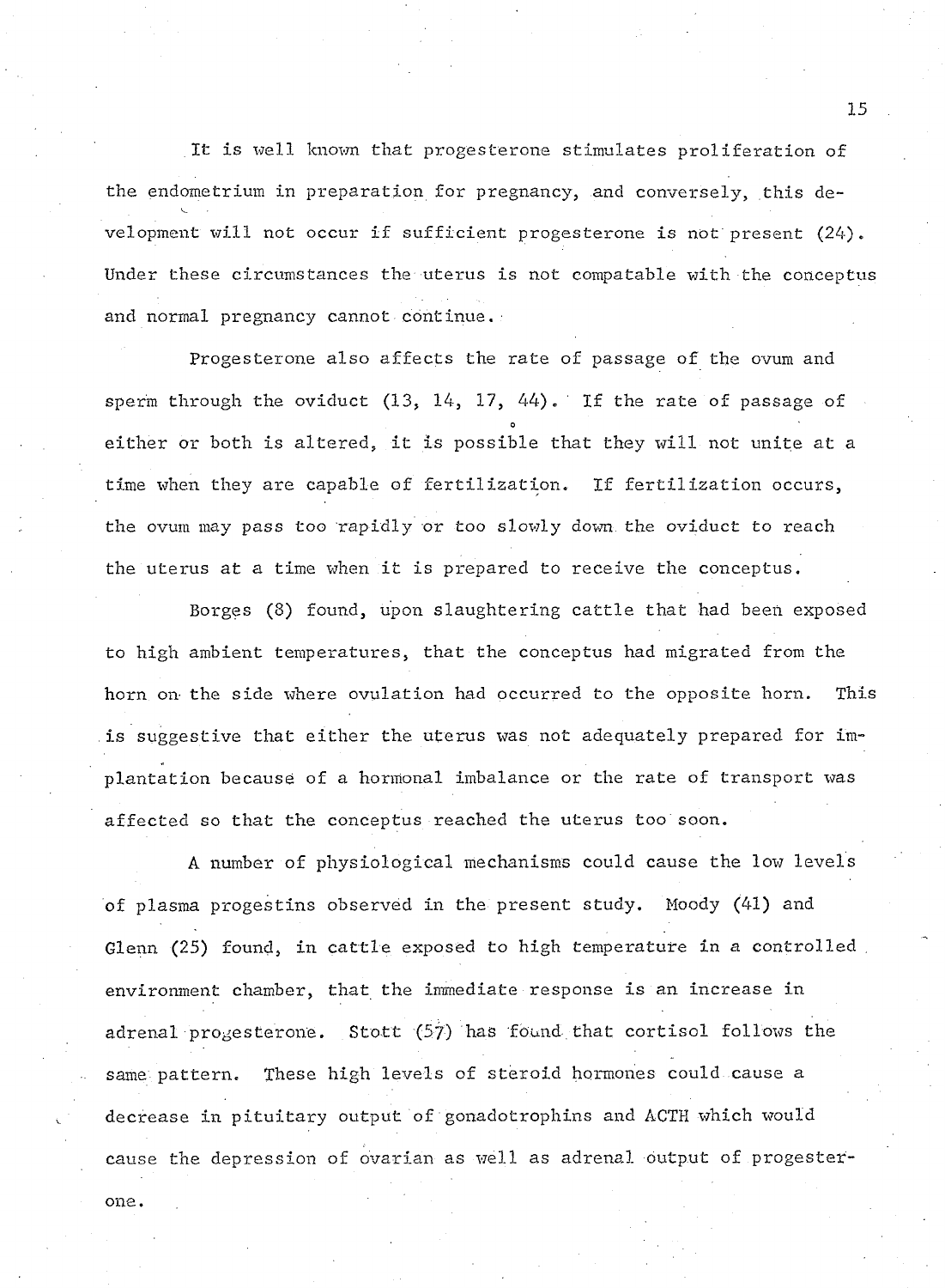**A reduction in adrenal output has been shown in cattle as well as other species when they have been exposed to high temperatures over a** long period of time (6, 15, 25, 46, 50). The mechanism of this reduction **in activity has not been elucidated. However, this suggests a decrease in ACTH secretion from the pituitary. The same pattern is seen in thyroid activity (7, 15, 35, 46) indicating a decrease in pituitary thyroid stimulation hormone (TSH) secretion. It follows that if ACTH and TSH o secretion is reduced, release of the other pituitary hormones such as the gonadotrophins may also be reduced. If this supposition is correct, ACTH would not stimulate adrenal progesterone production nor would the corpus luteurn be maintained by luteinizing hormone (LH) to produce sufficient levels of progesterone to maintain pregnancy. .**

**The plasma cortisol levels do not show the statistical difference seen in the progestin levels. These data are summarized in table II.**

| TABLE | ΤT |
|-------|----|
|       |    |

#### **NON-RETURN RATES AND AVERAGE SEASONAL PLASMA CORTISOL LEVELS**

|                              | AUGUST              | MAY            |
|------------------------------|---------------------|----------------|
| Number of cows sampled       | 38                  | 32             |
| Percent non-return           | 26 <sup>°</sup>     | 66             |
| $\text{Cortisol}$ (Ng/m1)    |                     |                |
| Average of all cows          | 18.8<br>$(12, 7)^a$ | 18.2<br>(11.3) |
| Average of pregnant cows     | 24.2<br>(10.3)      | 17.3<br>(8.7)  |
| Average of non-pregnant cows | 16.9<br>(13.0)      | 19.8<br>(15.2) |
| a=(standard deviation)       |                     |                |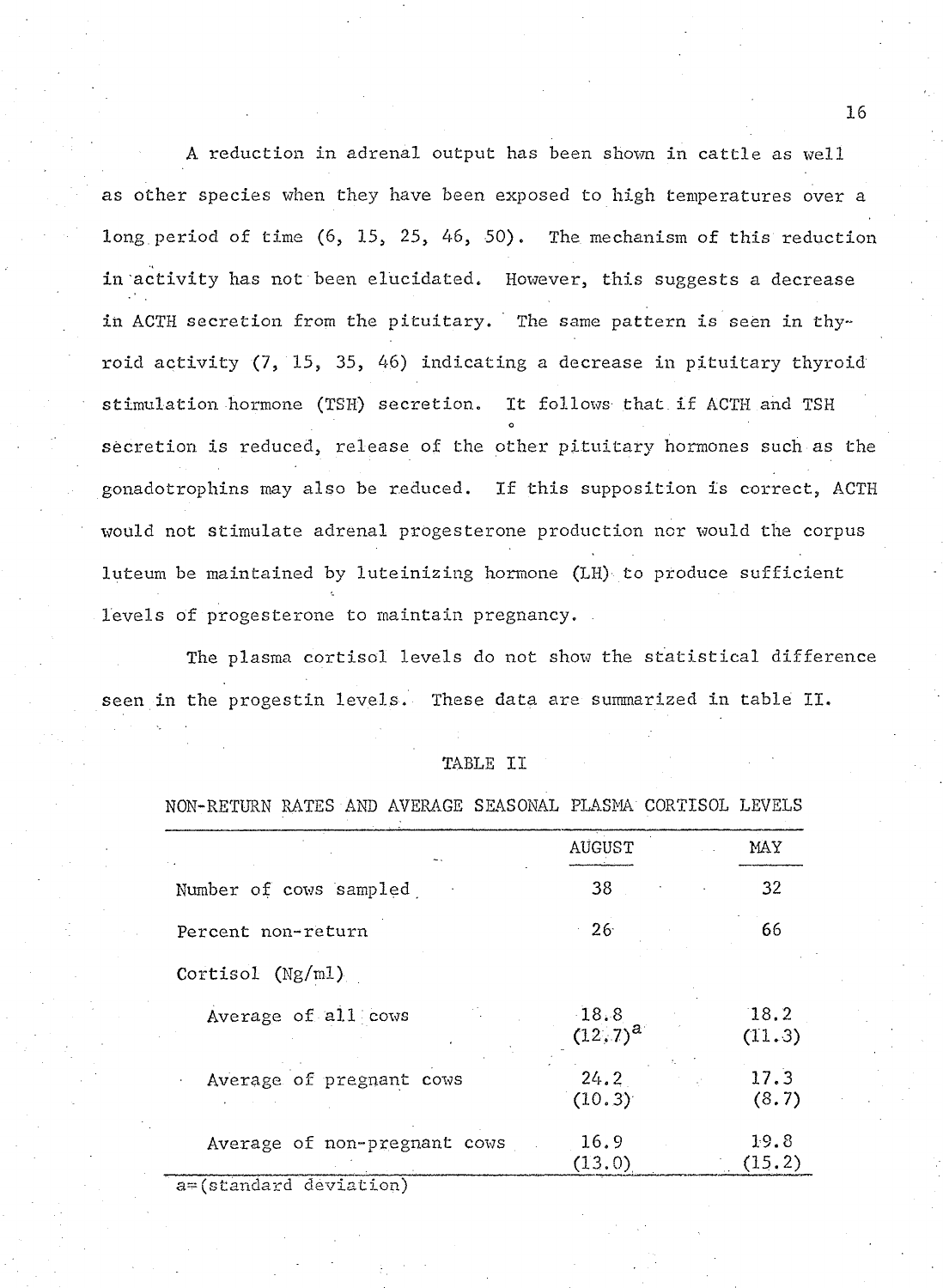**There is no statistical difference between the August and May cortisol levels nor between levels in pregnant and non-pregnant cows in either month. With this limited data, no conclusions were made concerning the involvement of cortisol in seasonal breeding efficiency fluctuations.**

**It was surprising to find that the cortisol levels and progestin levels did not show the same trends. However, there are two ways in which this might be explained. There is a possible involvement of luteal tissue in heat exposure which would alter the progesterone output independently of cortisol. Or, if the role of progesterone in cortisol synthesis is a very minor one as has been proposed (11, 12), production of the two steroids might be independent of each other. By using labeled steroids, Cameron, Beynon, and Griffiths (11) and Cameron and Griffiths (12) found that only 7% of the cortisol and cortisone is formed from pregnenolone via progesterone. The major pathway of cortisol and cortisone synthesis involves pregnenolone conversion to 17alphahydroxypregnenolone instead of to progesterone. If this is true, then adrenal cortisol and adrenal progesterone production rates would be independent of each other.**

**This also leads to speculation on the action of pituitary hormones on tissue other than their accepted target organs. Adrenal progesterone production may be influenced by LH, or luteal steroid production by ACTH. This leads to the possibility of more than adrenal steroid secretion being involved in the hormonal imbalance causing low seasonal breeding efficiency.**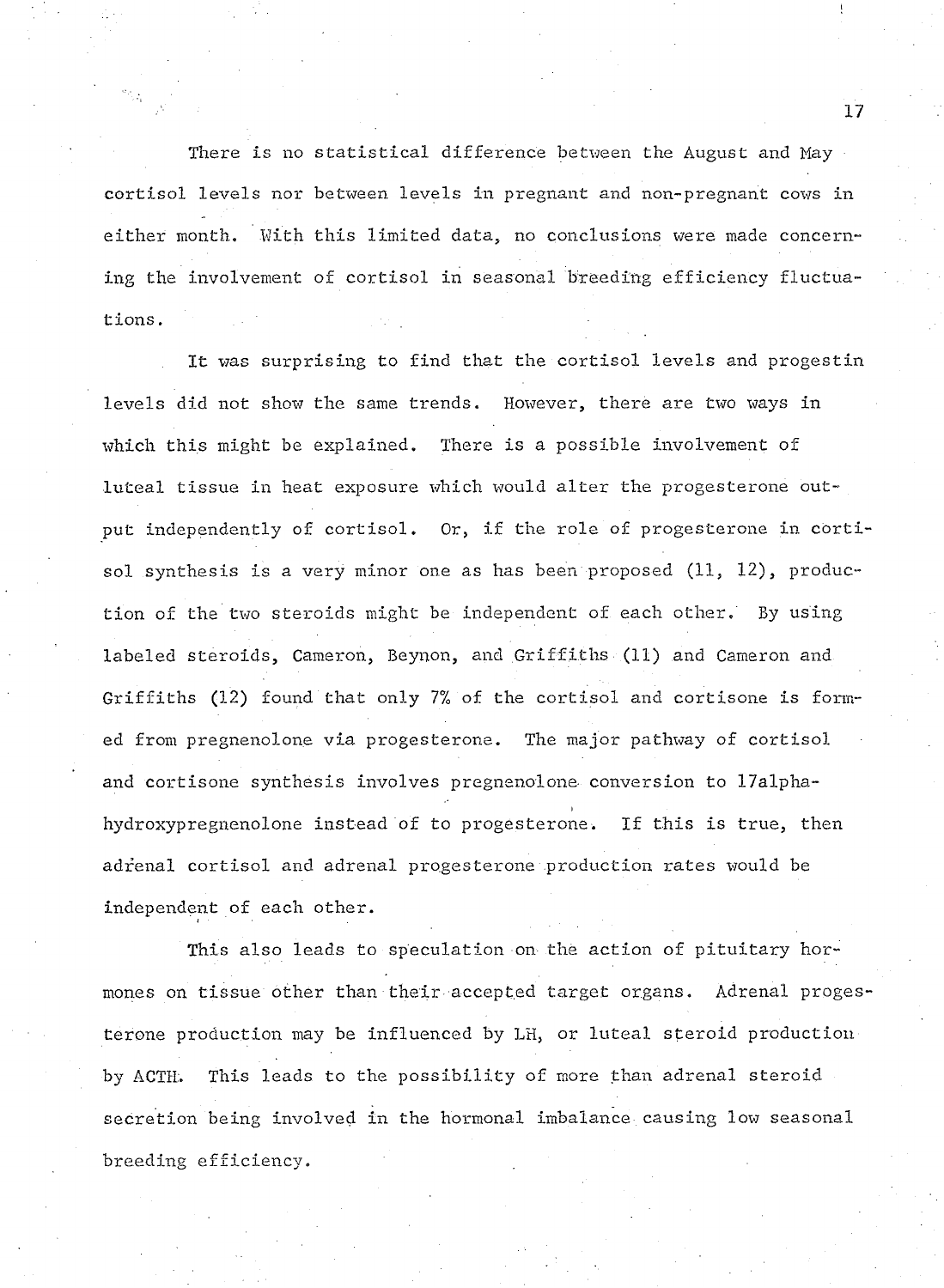#### **REFERENCES**

- 1. Allen, W., and G. Corner. Normal growth and implantation of embry**o.es after very early ablation of the ovaries, under the influence of corpora lutea extracts. Am. J. Physiol., 88:340, 1929.**
- **2. Alliston, C. W . , G. E. Egli, and L. C. Ulberg. Loss of potential young in the ewe due to high ambient temperature. J. Applied /Physiol., 16:253, 1961.**
- **3. Alliston, C. W . , and L. C. Ulberg. Early embryonic loss in sheep at ambient temperatures of 70°F. and 90°F. as determined by embryo transfer. J. Anim, Sci., 20:608, 1961.**
- **4. Balfour, W. E., R. S. Comline, and R. V, Short. Secretion of progesterone by the adrenal gland. Nature, 180:1480, 1957.**
- **5. Beall, D., and T, Reichstein. Isolation of progesterone and allopregnanolone from the adrenal. Nature, 142:479, 1938.**
- **6. Bergman, R. K., and H. D. Johnson. Temperature effects on plasma cortisol of cattle. J. Anim. Sci., 22:854, 1963 (Abstract).**
- **7. Blincoe, C., and S. Brody. The influence of diurnally variable temperatures on the thyroid activity and iodine metabolism of Jersey and Holstein cows. Missouri Agr. Expt. Sta., Bull. 579, 1955. '**
- **8. Borges, M. S. Reproduction in dairy cows exposed to high temperatures in a controlled chamber. Thesis, University of Arizona, Tucson, Arizona, 1964.**
- **9. Brody, S., and R. F. Frankenbach. Age changes in size, energy metabolism and cardio-respiratory activities in thyroidectomized cattle. Missouri Agr. Expt. Sta., Bull. 349, 1942.**
- **10. Brow-Grant, K., C. von Euler, G. W. Harris, and S. Reichlin. The measurement and experimental modification of thyroid activity in the rabbit. J. Physiol., 126:1, 1954.**
- **11. Cameron, E. H. D., M. A. Beynon, and K. Griffiths. The role of progesterone in the biosynthesis of cortisol in human adrenal tissue. J. Endocr., 41:319, 1968.**
- **12. Cameron, E. H. D», and K. Griffiths. Corticosteroid synthesis in a clear cell adenoma: A time-based study. .J. Endocr., 41:327, 1968.**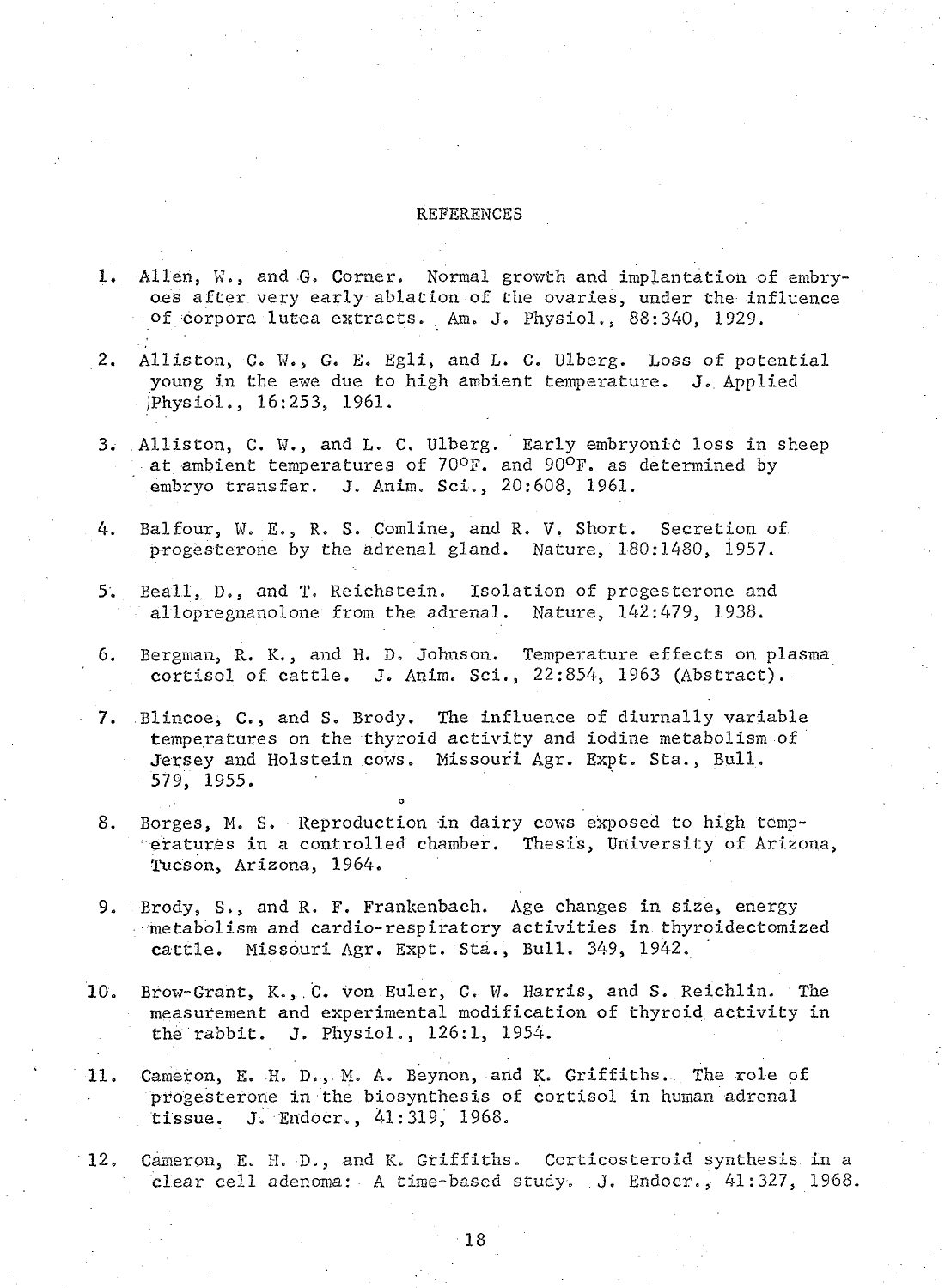- **13. Chang, M. C. Effects of progesterone and related compounds on fertilization, transportation and development of rabbit eggs. Endocrinology, 81:1251, 1967.**
- **14. Chang, M. C. Fertilization, transportation and degeneration of eggs in pseudopregnant or progesterone-treated rabbits. Endocrinology, 84:356, 1969.**
- **15. Collins,x K. J., and J. S. Weiner. Endocrinological aspects of exposure to high environmental temperatures. Physiol. Rev., 48:785, 1968.**
- **16. Daniel, J. C., Jr., and J. D, Levy. Action of progesterone as a** cleavage inhibitor of rabbit ova<sub>s</sub> in vitro. J. Reprod. Fertil., **7:323, 1964.**
- **17. Day, B. N., and C. Polge. Effects of progesterone on fertilization and egg transport in the pig. J. Reprod. Fertil., 17:227, 1968.**
- **18. Dutt, R. H. Critical period for early embryo mortality in ewes exposed to high ambient temperatures. J. Anim. Sci., 22:713, 1963.**
- **19. Dutt, R. H. Detrimental effects of high ambient temperature on fertility and early embryo survival in sheep. Int. J. Biometeor., 8:47, 1964.**
- **20. Dutt, R. H., E. F. Ellington, and W. W. Carlton. Fertilization rate and early embryo survival in sheared and unsheared ewes following exposure to elevated air temperature. J. Anim. Sci., 18:1308, 1959.**
- **21. El-Sayed, F. I. A study of low breeding efficiency in dairy cows exposed to high ambient temperatures. Thesis, University of Arizona, Tucson, Arizona, 1963.**
- **22. Erb, R. E,, J. W. Wilbur, and J. H. Hilton. Some factors affecting breeding efficiency in cattle. J. Dairy Sci., 23:549, 1940 (Abstract) .**
- **23. Fernandez-Cano, L. Effect of changes in body temperature and hypoxia on pregnancy in adrenalectomized rats. Fert. Stef.,. 9:460, 1958.**
- **24. Fryer, H. 0. Concepts and methods of experimental statistics. Allyn and Bacon, Inc., Boston, Mass., 1966.**
- **25. Glenn, L. W. Bovine plasma analysis for progesterone. A quantitative method employing gas-liquid chromatography. Thesis, University of Arizona,"Tucson, Arizona, 1967,**
- **26. Gomes, W. R., and R, E, Erb, Progesterone ;in bovine reproduction: A review. J. Dairy Sci., 48:314, 1965.**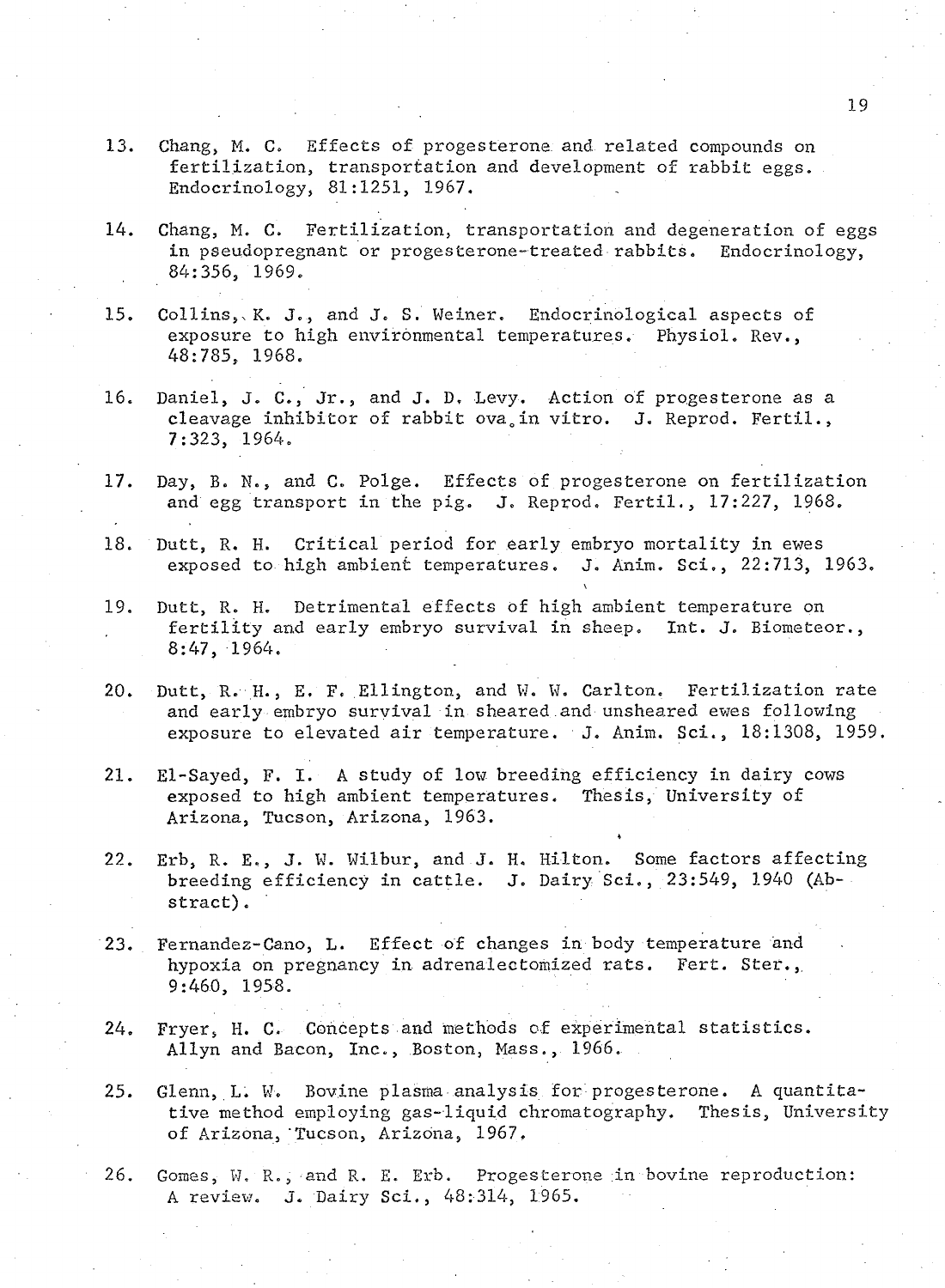- **27. Hagerman, D. D., and K. L. Williams. Comparison of a protein binding displacement method with a double isotope derivative method for determination of plasma progesterone. Am. J. Obst. and Gyn., 104:114, 1969.**
- **28. Hawk, H. W., J. N. Wiltbank, H. E. Kidder, and L. E. Casida. Embryonic mortality between 16 and 34 days post-breeding in cows of low fertility. J. Dairy Sci., 38:673, 1955.**
- **29. Hewett, C. D. A survey of the incidence of the repeat breeder cow in Sweden with reference to herd size, season, age, and milk yield. British Vet. J., 124:342, 1968.**
- **30. Holzbauer, M . , and H> M. Newport.° The effect of stress on the concentration of 3-beta-hydroxypregn-5-en-20-one (pregnenolone) and pregn-4-ene-3,20-dione (progesterone) in the adrenal gland of the rat. J. Physiol., 193:131, 1967.**
- **31. Holzbauer, M . , and H. M. Newport. Adrenal secretion rates and . adrenal tissue concentrations of pregnenolone, progesterone, 11 beta OH-androstenedione and some other steroids in young pigs and dogs. J. Physiol., 200:821, 1969.**
- **32. Howarth, B., Jr., and H. W. Hawk. Effect of hydrocortisone on embryonic survival in sheep. J. Anim. Sci., 27:117, 1968.**
- **33; Hunter, R. H. F. Effect of progesterone on fertilization in the golden hamster. J. Reprod; Fertil., 16:499, 1968.**
- **34. Johansson, E. D. B., J. D. Neill, and E. Knobil. Periovulatory progesterone concentration in the peripheral plasma of the Rhesus monkey with a methodologic note on the detection of ovulation. Endocrinology 82:144, 1968.**
- **35. Johnson, H. D., and A. C. Ragsdale. The effect of rising environ**mental temperatures (35<sup>0</sup>-95<sup>0</sup>F.) on thyroid <sup>131</sup>I release rates of **Holstein, Brown Swiss, and Jersey heifers. J. Agr. Sci., 54:421, 1960.**
- **36. Johnson, K. R., R. H. Ross, and D. L. Fourt. Effect of progesterone administration on reproductive efficiency. J. Anim. Sci., 17:386, 1958.**
- **37. Kali, J., M. Morag, and S. Amir. Seasonal changes in milk production and fertility in high yielding dairy cows in a desert climate. Int. J. Biometeor., 12:271, 1968.**
- **38. Kim, Y. J., and D, Foreman. The effect of steroids on mitosis and maintenance of pregnancy in spayed rats. Anat. Record, 160:37, 1968.**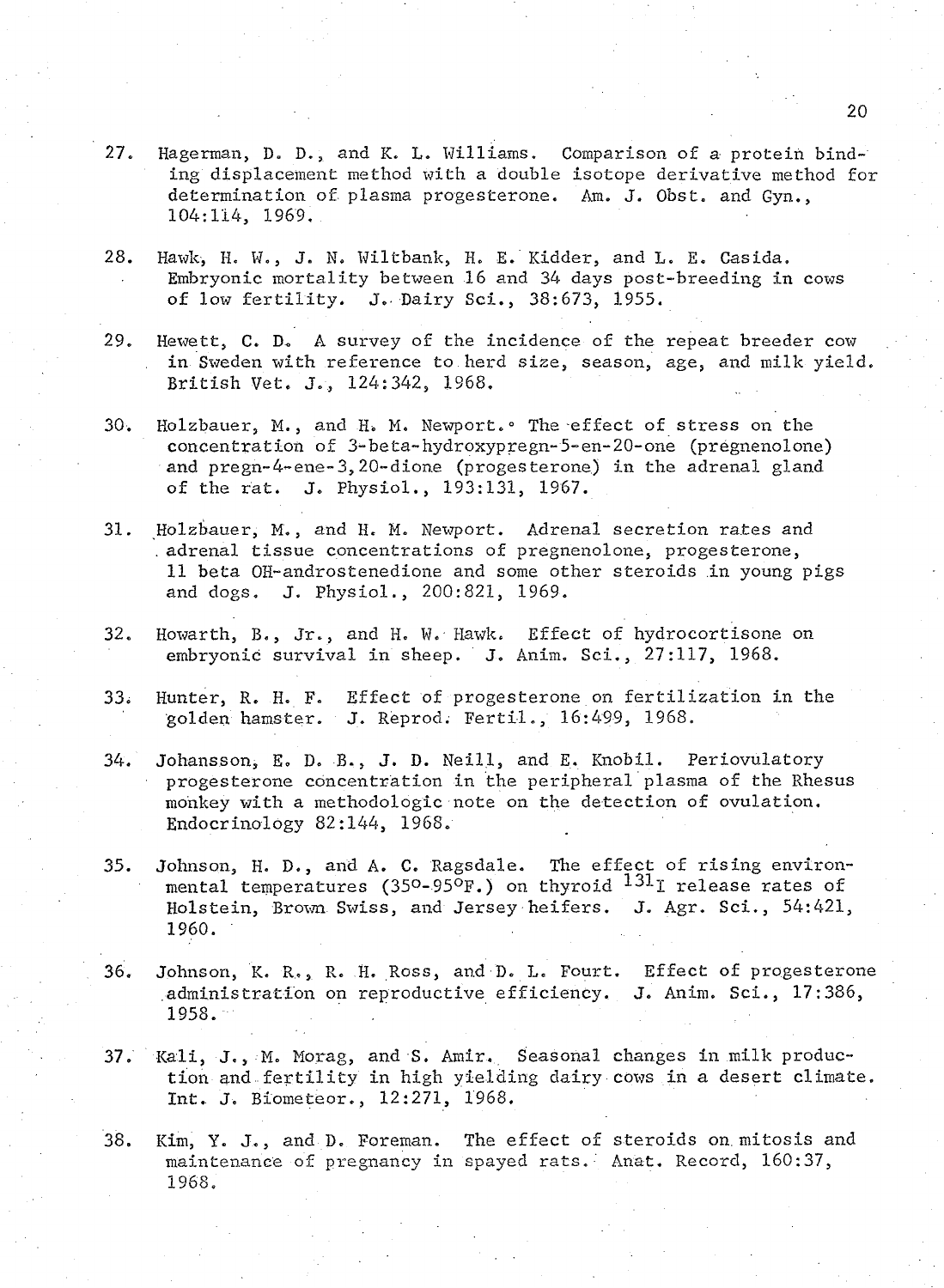- **39. Lennon, H. D., and J. P. Mixner. Relationships between plasma protein-bound iodine and certain measures of reproductive and lactational performance in dairy cattle. J. Dairy Sci., 41:740, 1958 (Abstract).**
- **40. Macfarlane, W. V . , P, R. Pennycuick, N. T. Mo Yeates, and E. Thrift. Reproduction in hot environments. In C. W. Lloyd, Edi Recent Progress in the Endocrinology of Reproduction. Academic Press, New York, 1959.**
- **41. Moody, E. L. The effect of high ambient temperatures on progesterone concentrations in the corpus luteum and adrenals of the bovine. Thesis, University of Arizona, Tucson, Arizona, 1964.**
- **42. Murphy, B. E. P. Some studies of the protein-binding of steroids and their application to the routine micro and ultramicro measurement of various steroids in body fluids by competitive proteinbinding radioassay. 3. Clin. Endocr., 27:973, 1967.**
- **43. Nalbandov, A. V. Effect of progesterone on ovarian morphology and on embryonal mortality in pregnant rats, pigs, and sheep. Ann. N. Y. Acad. Sci., 71:580, 1958.**
- **44. Pomeroy, R. W. Ovulation and the passage of the ova through the fallopian tubes in the pig. J. Agr. Sci., 45:327, 1955.**
- **45. Premachandra, B. N., G. W. Pipes, and C. W. Turner. A study of thyroxine secretion in cattle. J. Anim. Sci., 16:1063, 1957 (Abstract).**
- **46. Robinson, K. ¥., and L. R. Morris. Adrenal cortical activity in sheep as measured by urinary 17-ketogenic steroid excretion. Aust.** *J,* **Agr. Res., 11:236, I960;**
- **47. Robson, J. M . , and A. A. Sharaf. Effect of adrenocorticotrophic hormone (ACTH) and cortisone on pregnancy. J. Physiol.,.116:236, 1952.**
- **48. Ryle, M. Early reproductive failure of ewes in a hot environment: I. Ovulation rate and embryonic mortality. J. Agr. Sci., 57:1, 1961.**
- **49. Ryle, M. Early reproductive failure of ewes in a hot environment: Vo. The conceptus. J. Agr. Sci., 60:105, 1963.**

**50. Saba, N., K. N, Burns, N. F. Cunningham, C. N. Herbert, and D. S. P. Patterson. Some biochemical and hormonal, aspects of experimental ovine pregnancy toxaemia. J, Agr. Sci., 67:129, 1966.**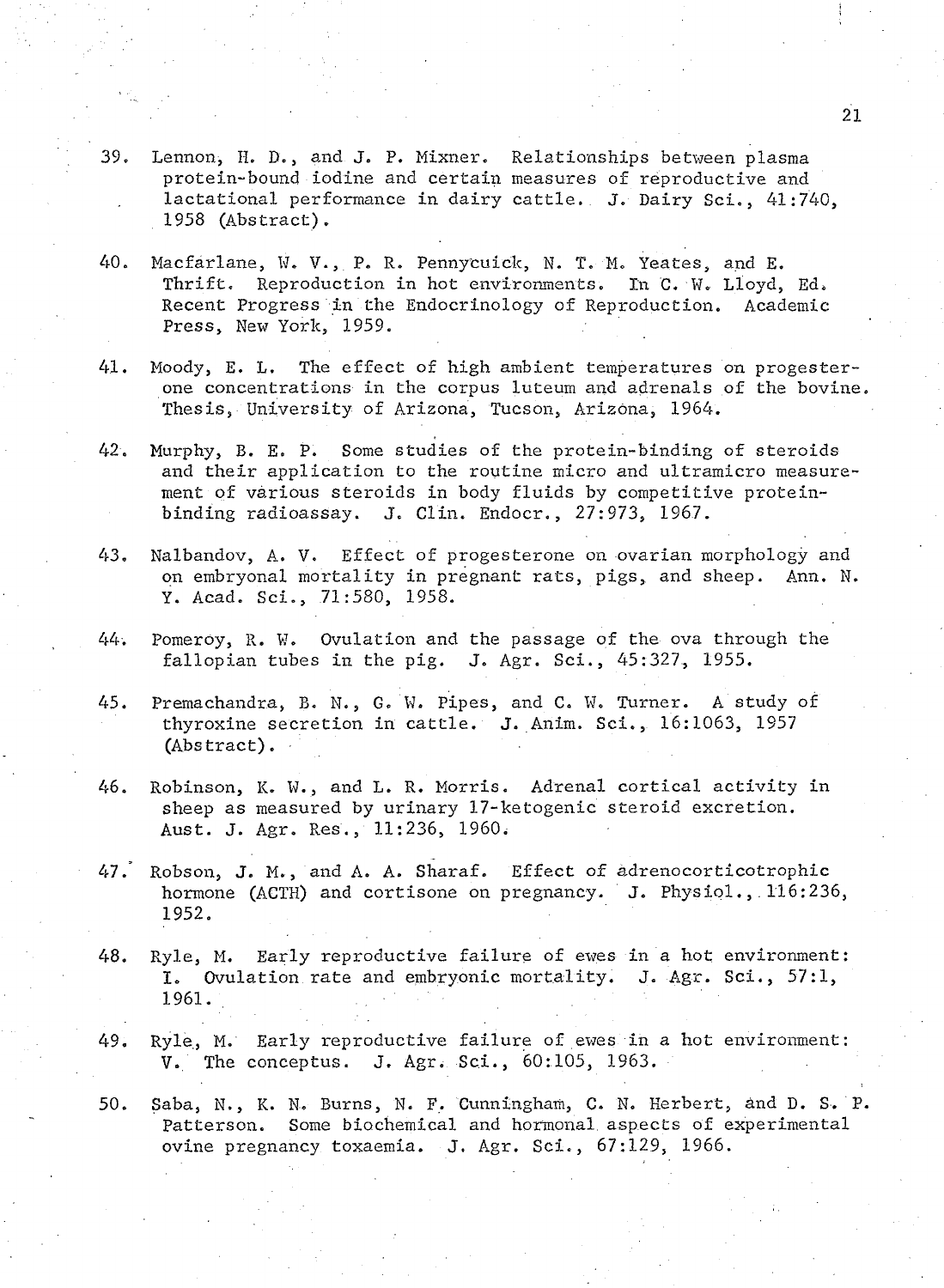- 51. Seath, D. M., and C. H. Staples. Some factors influencing the **reproductive efficiency of Louisiana herds. J. Dairy Sci., 23:510, 1941 (Abstract).**
- **52. Shelton, M . , and J. E. Huston. Effects of high temperature stress during gestation on certain aspects of reproduction in the ewe. J. Anim. Sci., 27:153, 1968.**
- **53. Slack, N. H., K. 0. Pfau, J. P. Mixner, and A. C. Menge. Progesterone treatment in relation to time of insemination and its effect on the breeding efficiency of dairy cows. J. Dairy Sci., 47:82, 1964.**
- **i 54. Smith, I. D., G. H. Bell, and G. de Chancet. Embryonic mortality in Merino ewes exposed to high ambient temperatures. Aust. Vet. J., 42:468, 1966.**
- **55. Spies, H. G., D. R. Zimmerman, H. L. Self, and L. E. Casida, The effect of exogenous progesterone on formation and maintenance of the corpora lutea and on early embryo survival in pregnant swine. J. Anim. Sci., 18:163, 1959.**
- **56. Stott, G. H. Female and breed associated with seasonal fertility variation in dairy cattle. J. Dairy Sci., 44:1698, 1961.**
- **57. Stott, G. H. Unpublished data. Department of Dairy Science, University of Arizona, Tucson, Arizona, 1969.**

**O**

- **58. Stott, G. H., and R. J. Williams. Effect of progesterone on breeding efficiency in dairy cattle subjected to high environmental temperature. J. Dairy Sci., 44:1186, 1961.**
- **59. Stott, G. H., and R. J. Williams. Causes of low breeding efficiency in dairy cattle associated with seasonal high temperatures. J. Dairy Sci., 45:1369, 1962.**
- **60. Ulberg, L. C. The influence of high temperature on reproduction. J. Heredity, 49:62, 1958.**
- **61. Velardo, J. T. Action of adrenocorticotropin on pregnancy, and litter size in rats. Am. J. Physiol., 191:319, 1957.**
- **62. Wiersma, F., and G. H. Stott, New concepts in the physiology of heat stress in dairy cattle of interest to engineers. Trans. A. S. A. E., 12:130, 1969.**
- **63. Wiggan, L. S., and J. B. Clark. The effect of synchronization of oestrus on the fertility of ewes inseminated artificially. British Vet. J., 124:460, 1968,**